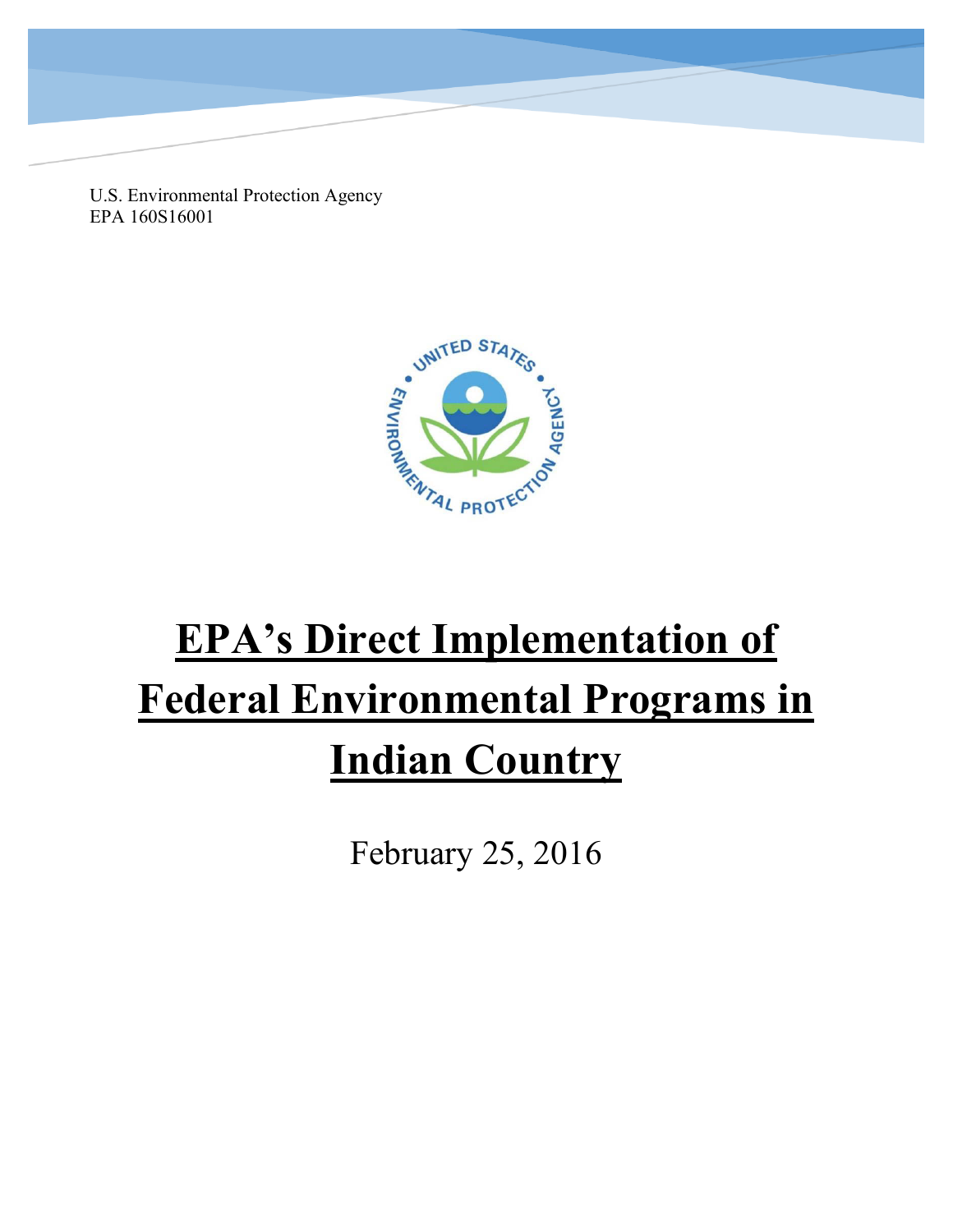## **Preface**

This document was created to support United States Environmental Protection Agency (EPA) staff in achieving EPA's objective to protect human health and the environment in Indian country through EPA-led direct implementation activities. Direct implementation is the process by which EPA takes action to carry out its programs in Indian country in the absence of an EPA-approved program. The resulting document is intended to be used as a prioritization and planning tool by EPA program and regional staff for assessing resource needs, assisting EPA in a comprehensive programmatic evaluation of the scope and breadth of EPA's work in Indian country, and as a discussion tool with federally recognized tribes across the country. This document will also help EPA work with individual tribes to develop EPA Tribal Environmental Plans (ETEPs). ETEPs are long-term plans that describe how EPA and a tribe will best implement federal environmental programs in particular areas of Indian country. Because each tribe has a unique set of environmental conditions, facilities and land types, not all EPA direct implementation activities will be applicable to every tribe.

This document describes EPA's direct implementation responsibilities and activities under nine major federal environmental statutes, and includes an additional section on emergency response activities. The statutes are the: Clean Air Act; Clean Water Act; Comprehensive Environmental Response, Compensation, and Liability Act; Federal Insecticide, Fungicide, and Rodenticide Act; Federal Food, Drug, and Cosmetic Act; Pollution Prevention Act; Resource Conservation and Recovery Act; Safe Drinking Water Act; and Toxic Substances Control Act. Each section that follows describes the key direct implementation responsibilities EPA maintains under an individual statute in the absence of an EPA-approved program, followed by a description of the individual programs for which tribes may be eligible to seek approval to administer themselves.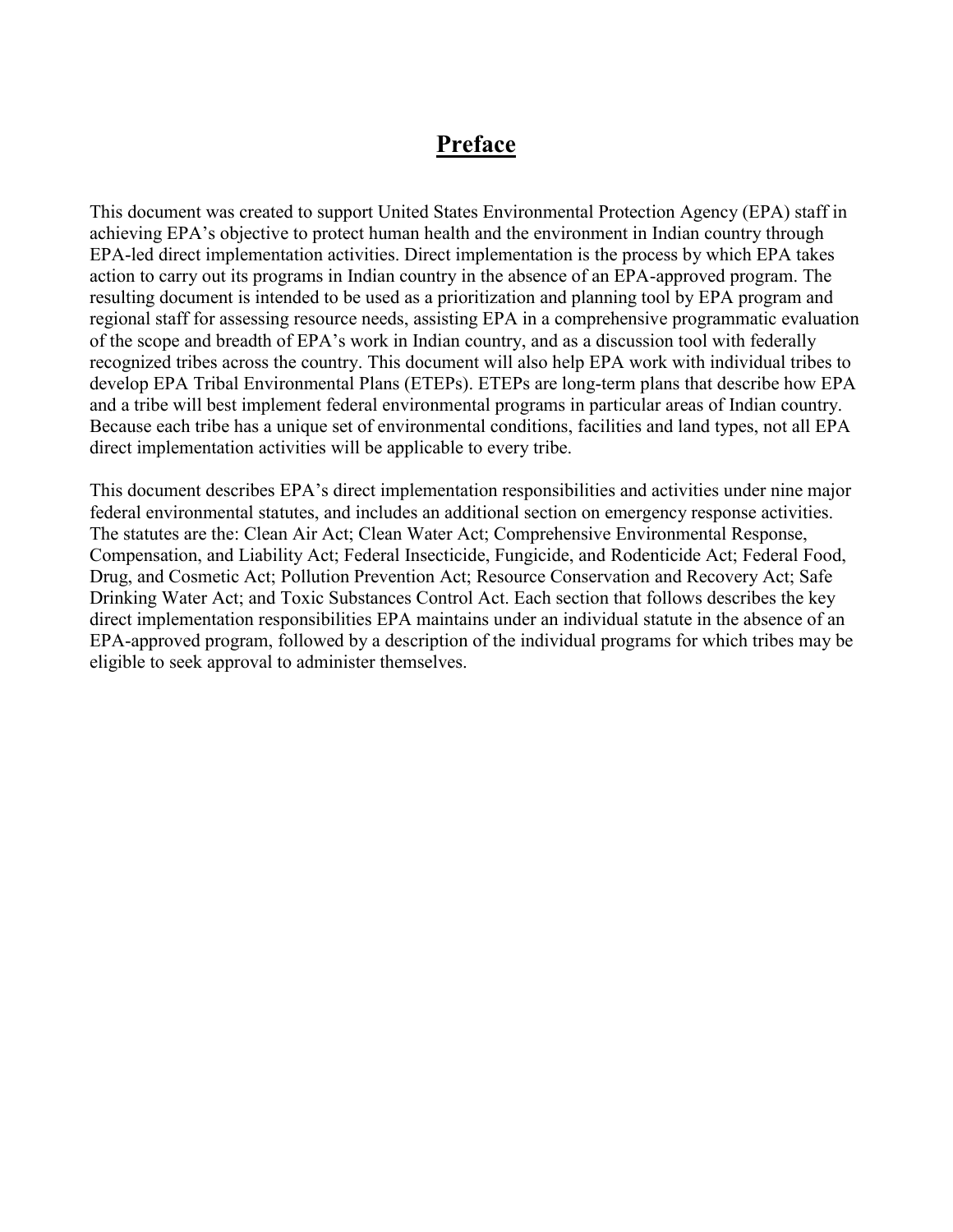## **Table of Contents**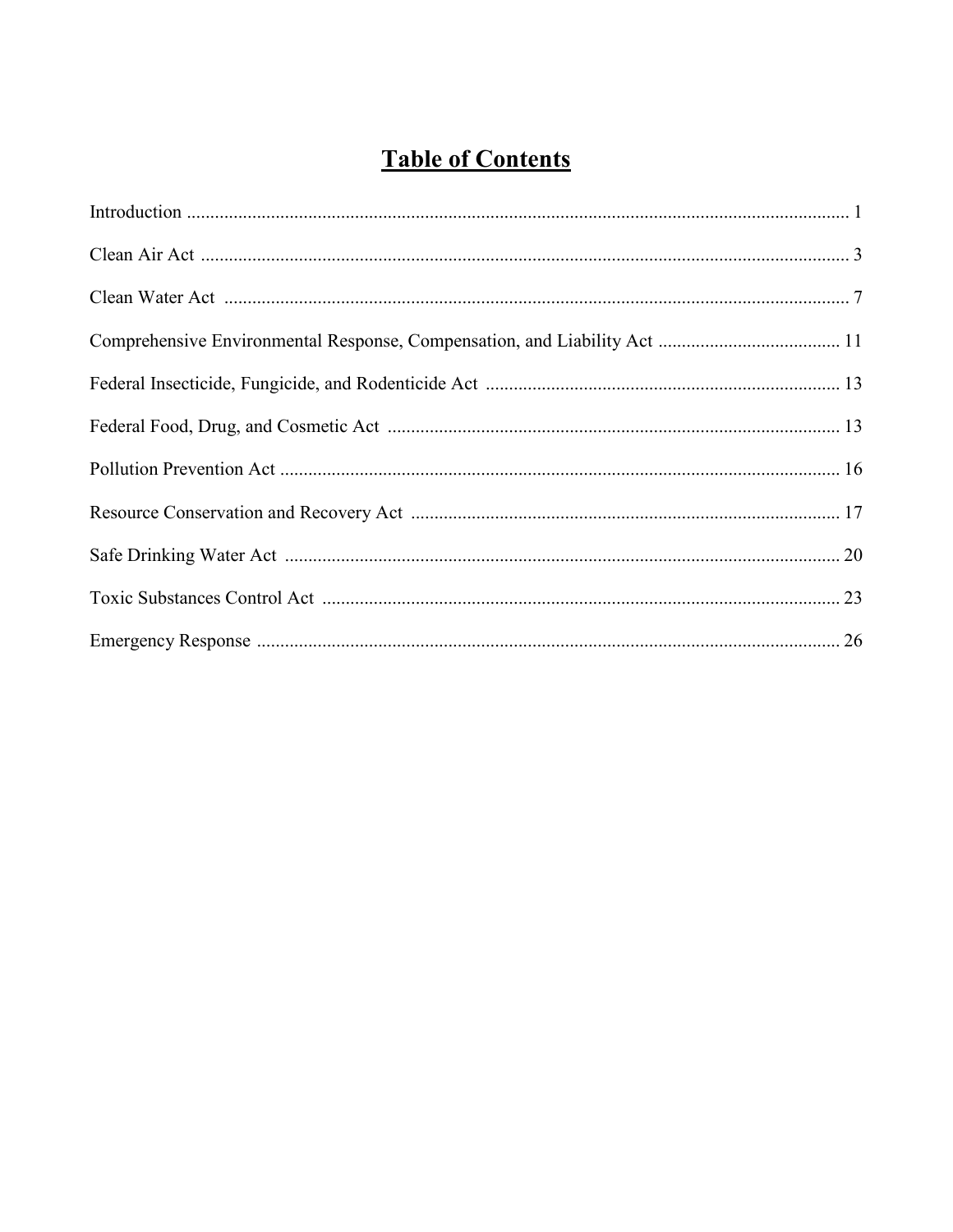## **Introduction**

The mission of the EPA is to protect human health and the environment. EPA accomplishes this mission through authorities provided to EPA under environmental statutes. Consistent with its authorities, EPA largely implements its congressionally mandated responsibilities through cooperative federalism approaches, such as through established partnerships with tribes, states, and other federal agencies. As set forth in EPA's 1984 Indian Policy, EPA works with interested tribal governments in developing environmental programs and in preparing tribes to assume regulatory and program management responsibilities for Indian country.<sup>1</sup> Where EPA's authorities provide, and where tribes are eligible, willing, and able, and apply to EPA for such authority, EPA may approve tribes to assume regulatory and program management responsibilities in Indian country through the treatment in a similar manner as a state (TAS) process. However, until tribal governments are willing and able to assume full responsibility for delegable programs, EPA generally retains responsibility for managing federal environmental programs in Indian country. This responsibility of the EPA is known as direct implementation.

Current EPA planning documents affirm the importance of direct implementation in fulfilling the Agency's mission in Indian country. As stated in the Fiscal Year 2014-2018 EPA Strategic Plan (Strategic Plan), "EPA will ensure that its environmental protection programs are implemented in Indian country either by EPA or through implementation of environmental programs by tribes themselves."<sup>2</sup> To ensure environmental protection for tribes, the Strategic Plan states that the Agency will "[ensure] that our national programs are as effective in Indian country as they are throughout the rest of the nation."<sup>3</sup> EPA's dedication to fulfilling this objective is further reflected in the Office of International and Tribal Affairs' Fiscal Year 2016-2017 National Program Manager Guidance, which lists implementation of federal environmental programs in Indian country, whether by EPA or tribes themselves, as a national focus area for the Agency.<sup>4</sup> Successful and efficient direct implementation of environmental programs in Indian country is a priority for the Agency because EPA retains responsibility for implementing the vast majority of federal environmental programs in Indian country.

In addition to the specific direct implementation activities listed in the sections that follow, EPA regularly consults with federally recognized tribes under *Executive Order 13175: Consultation and Coordination with Indian Tribal Governments<sup>5</sup>* (Executive Order) and the *EPA Policy on Consultation and Coordination with Indian Tribes<sup>6</sup>* (Consultation Policy). EPA's direct implementation activities oftentimes meet the threshold consultation criteria of the Executive Order and/or Consultation Policy.

 $\overline{a}$ 

<sup>&</sup>lt;sup>1</sup> Defined as Indian reservations, dependent Indian communities, and Indian allotments, 18 U.S.C.  $\S$  1151.

<sup>2</sup> *FY 2014-2018 EPA Strategic Plan*, page 29. Available at [http://www2.epa.gov/sites/production/files/2014-](http://www2.epa.gov/sites/production/files/2014-09/documents/epa_strategic_plan_fy14-18.pdf) [09/documents/epa\\_strategic\\_plan\\_fy14-18.pdf](http://www2.epa.gov/sites/production/files/2014-09/documents/epa_strategic_plan_fy14-18.pdf) 

<sup>3</sup> *Id.*, at 49.

<sup>4</sup> *Office of International and Tribal Affairs (OITA) FY 2016-2017 National Program Manager Guidance*, available at http://www2.epa.gov/sites/production/files/2015-04/documents/oita\_fy16-17\_npm\_guidance\_final\_april\_-\_for\_web.pdf <sup>5</sup> Available at http://www.gpo.gov/fdsys/pkg/FR-2000-11-09/pdf/00-29003.pdf

<sup>&</sup>lt;sup>6</sup> Available at http://www2.epa.gov/sites/production/files/2013-08/documents/cons-and-coord-with-indian-tribes-policy.pdf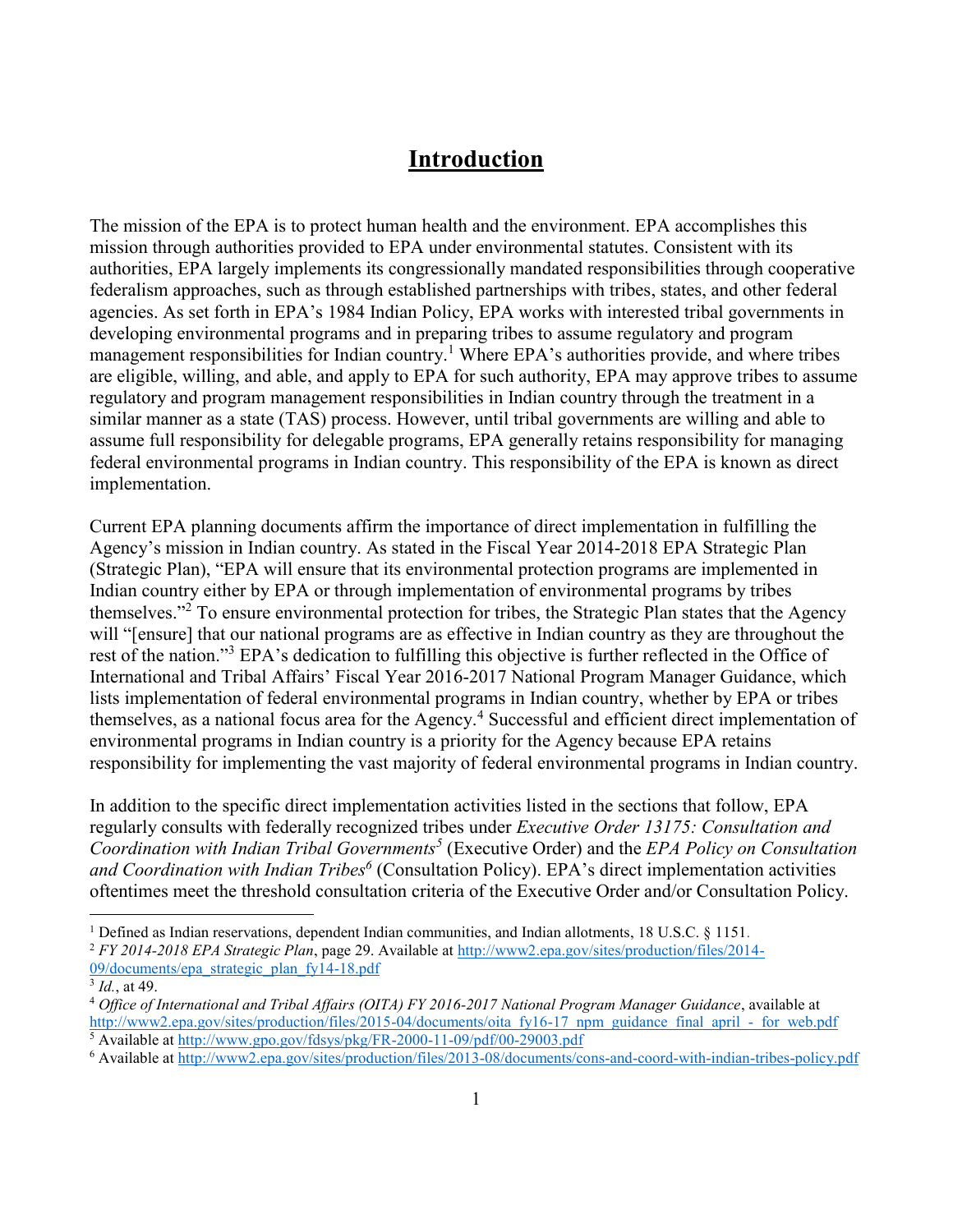As a result, in fulfilling its direct implementation responsibilities EPA typically consults with tribes on actions it is taking that may affect tribes or tribal interests. Additional information on the Executive Order and Consultation Policy is available on EPA's tribal consultation website.<sup>7</sup>

 7 Available at<http://www2.epa.gov/tribal/forms/consultation-and-coordination-tribes>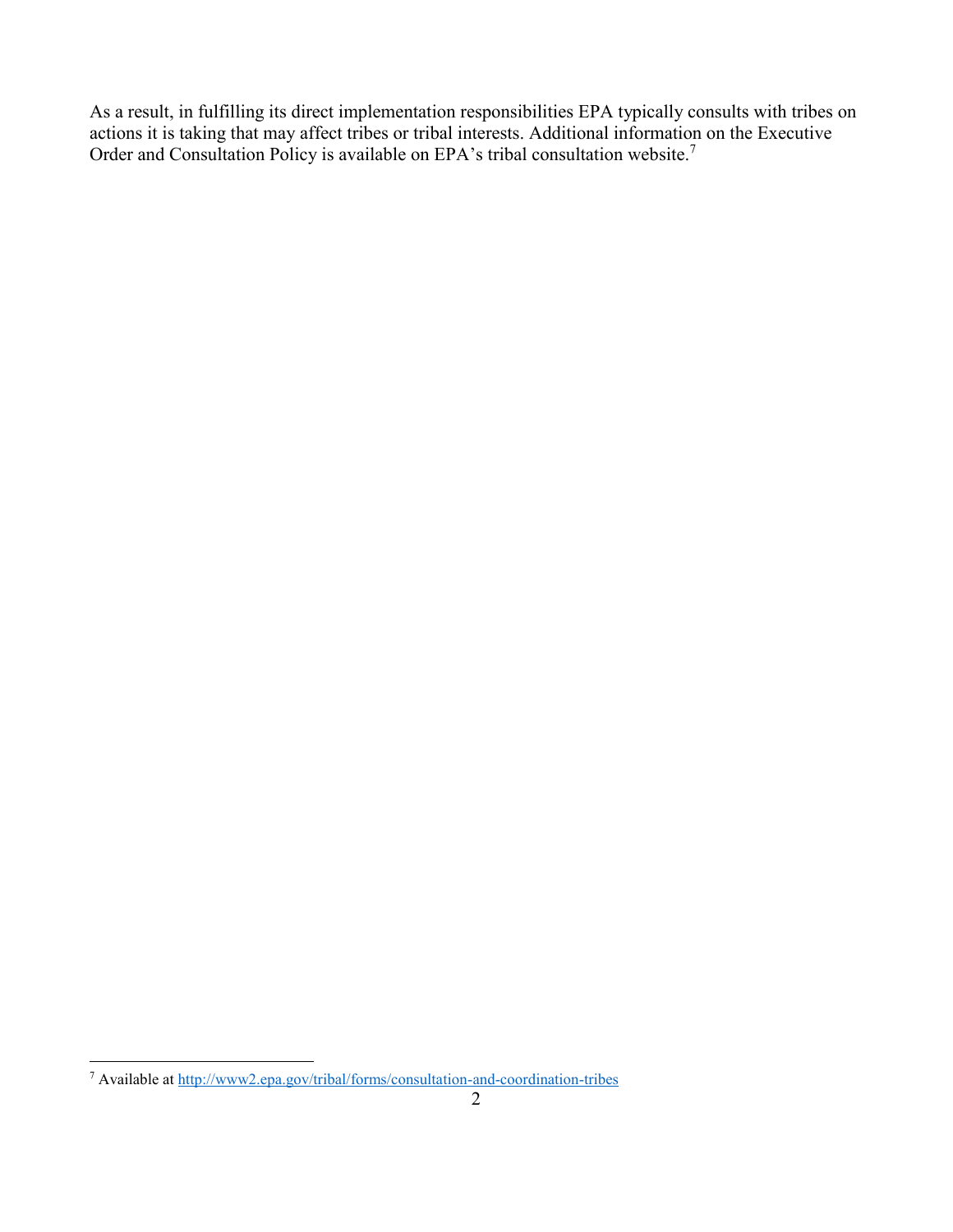## **Clean Air Act**

The Clean Air Act (CAA) protects and enhances the quality of the nation's air resources so as to promote the public health and welfare. Under the CAA, EPA sets specific air quality standards, known as the National Ambient Air Quality Standards (NAAQS), to help ensure public health and environmental protection from pollution. The CAA requires states to adopt enforceable plans (state implementation plans, or SIPs), which are overseen by EPA, to achieve and maintain ambient air concentrations at or below the NAAQS. If EPA determines that a plan to achieve NAAQS is necessary or appropriate, EPA will create a federal plan and directly implement CAA programs in Indian country. EPA also limits emissions of air pollutants coming from stationary, mobile, and area sources.

The following are a few of the key provisions of the CAA for which EPA has direct implementation responsibilities:

| <b>EPA Direct Implementation Responsibility</b>                               |
|-------------------------------------------------------------------------------|
| Section 107(d) National Ambient Air Quality Standards Designations (NAAQS)    |
| Section 111 Standards of Performance                                          |
| Section 112 National Emission Standards for Hazardous Air Pollutants (NESHAP) |
| <b>Federal Implementation Plans</b>                                           |
| Permitting                                                                    |
| Air Mobile Sources Program                                                    |
| <b>Compliance Assurance and Enforcement</b>                                   |

#### **Implementation of the Clean Air Act**

**Designations** Under CAA Section 107(d), EPA is responsible for designating all areas of the nation as meeting or not meeting the NAAQS for each of the six established common air pollutants, known as "criteria pollutants." The six criteria pollutants are particle pollution (often referred to as particulate matter), ground-level ozone, carbon monoxide, sulfur dioxide, nitrogen dioxide, and lead. Every five years, EPA is required to review the science upon which the standards for a particular pollutant are based and revise them, as necessary, to protect human health and the environment with an adequate margin of safety.

Establishing an area designation is the first step in determining whether further emissions reductions are needed in a particular area to attain or maintain the NAAQS. The CAA identifies three designation categories: (1) nonattainment – air quality is worse than the level of the NAAQS; states with nonattainment areas must include provisions in their SIPS that are designed to improve air quality and attain the NAAQS within a certain period of time; (2) attainment – air quality is equal to or better than the level of the NAAQS; SIPs covering attainment areas must contain provisions designed to maintain air quality; and (3) unclassifiable – there is insufficient data on air quality for the area; the area is treated as in attainment. Each area designation is for a specific standard and criteria pollutant. An area can be in attainment for one standard and nonattainment or unclassifiable for another. EPA will create a federal implementation plan (FIP) for areas of Indian country where there is no EPA-approved tribal implementation plan (TIP) to improve air quality (in the case of nonattainment) or maintain air quality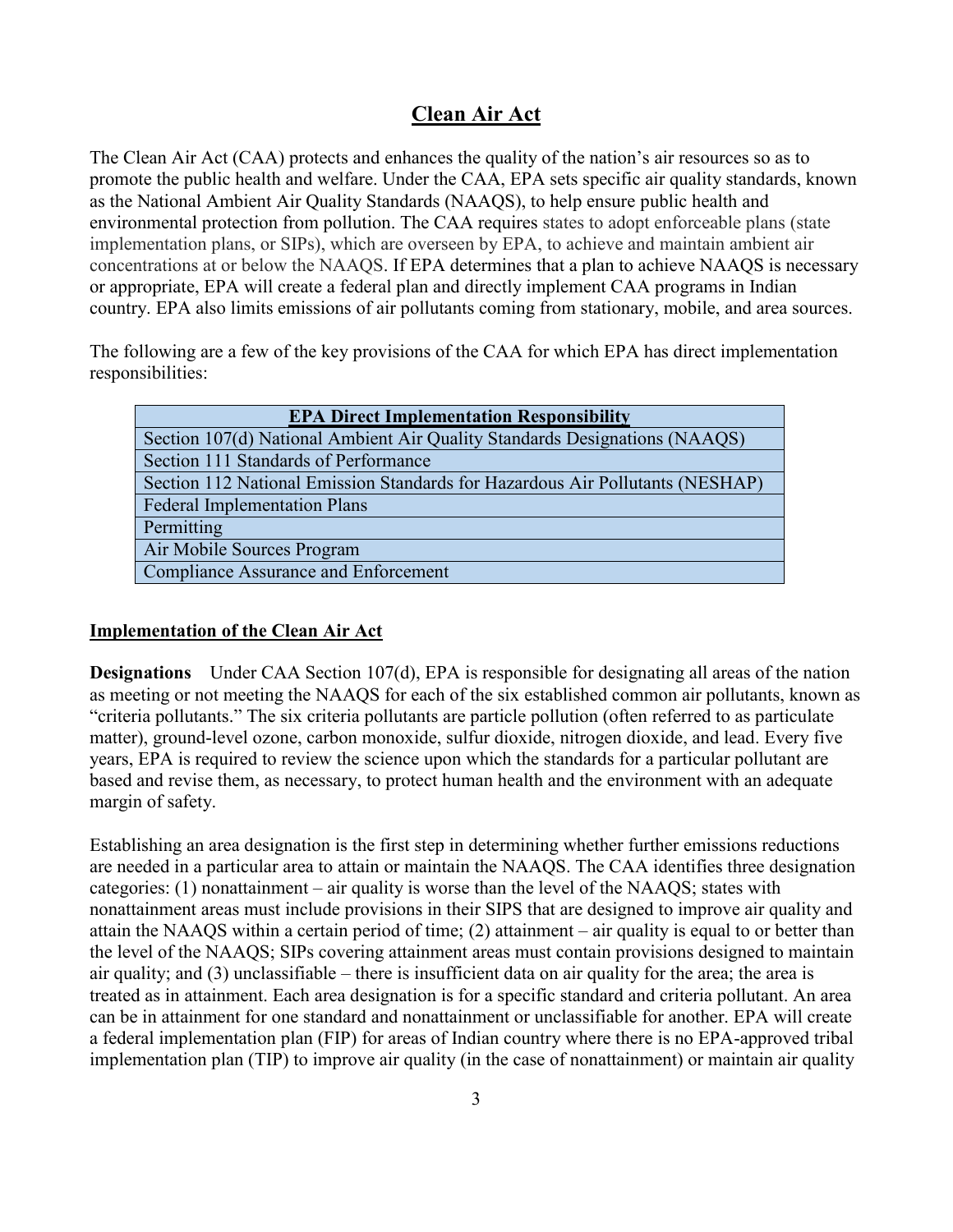(in the case of attainment) without unreasonable delay when it determines that it is necessary or appropriate to do so.

**Standards of Performance** CAA Section 111 directs EPA to establish pollution control requirements for certain sources which cause or contribute significantly to air pollution which may reasonably be anticipated to endanger public health or welfare. These requirements are known as new source performance standards (NSPS) and regulate pollutants such as particulate matter, sulfur dioxide, carbon monoxide, nitrogen oxides, volatile organic compounds, acid mist, total reduced sulfur and fluorides. NSPS are detailed in 40 CFR Part 60, and are intended primarily to establish minimum nationwide requirements for new and modified existing facilities. Section 111(d) may also apply to existing facilities; for existing facilities EPA establishes Emissions Guidelines for which states develop and implement plans. EPA (via a FIP) or a tribe (via a TIP) may also implement Section 111(d) for existing sources in Indian country.

In addition, CAA Sections 111 and 112 allow EPA to transfer primary implementation and enforcement authority for most of the federal standards to state, tribal, or local regulatory agencies. This transfer of authority is called delegation. Upon delegation of a standard, sources must send any required notifications or reports directly to the delegated agency. The delegated agency may also receive authority to make certain source-specific decisions that reflect flexibility allowed by the standard.

**National Emission Standards for Hazardous Air Pollutants** Under CAA Section 112, EPA is responsible for developing National Emission Standards for Hazardous Air Pollutants (NESHAP) for the control of Hazardous Air Pollutants (HAP) from both new and existing major or area sources in various categories of sources. The CAA requires the standard to reflect the maximum achievable reduction in HAP emissions, taking into consideration the cost of achieving the emission reduction, and any non-air quality health and environmental impacts and energy requirements. This level of control is commonly referred to as maximum achievable control technology (MACT). NESHAP apply nationally and the owner/operator of a source subject to a particular NESHAP must ensure that the source is operated in compliance with the requirements of the NESHAP without the need for an implementation plan. Every eight years, EPA is required to review and revise as necessary standards of performance in the NSPS program and emissions standards in the NESHAP program.

**Federal Implementation Plans** Under CAA Section 301(a), (d), EPA may promulgate and enforce a FIP, as necessary or appropriate. FIPs are a regulation for a specific source of air emissions, or a collection of regulations (including emission limits, monitoring requirements, compliance evaluations, and enforcement programs) that are used to achieve and maintain NAAQS or implement other federal regulations.

**Permitting** EPA issues preconstruction air permits in reservation areas of Indian country in the absence of an EPA-approved permitting program. Under the New Source Review (NSR) program, stationary sources of air pollution are required to get permits before they begin construction. These permits focus primarily on the NAAQS six criteria pollutants. There are three types of NSR permits: (1) Prevention of Significant Deterioration (PSD) permits which are required for new major sources or major modifications at existing sources for pollutants where the area the source is locating or located is in attainment or unclassifiable with the NAAQS; (2) Nonattainment NSR permits that are required for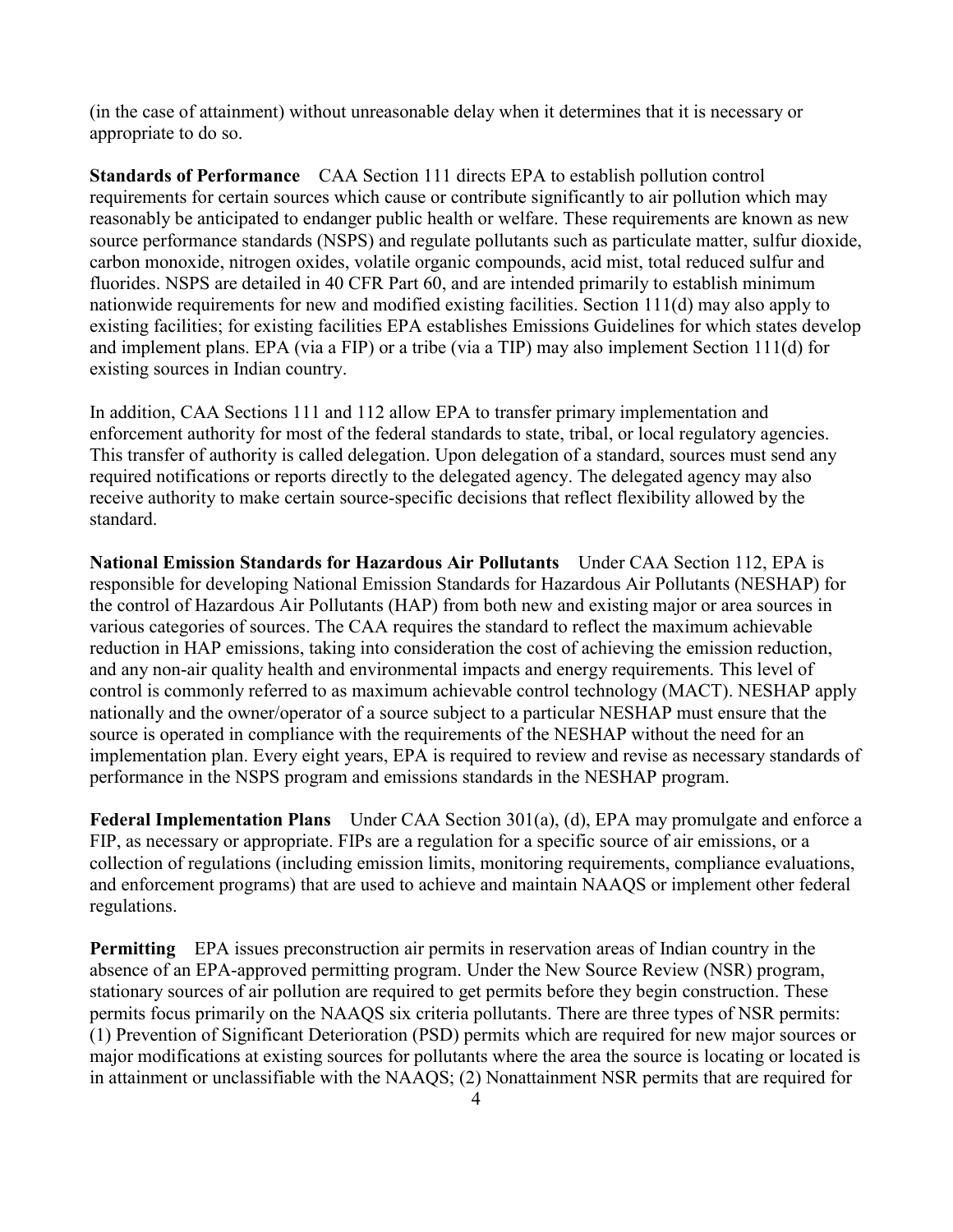new major sources or major modifications at existing major sources located in nonattainment areas; and (3) Minor source permits that are required to prevent the construction of sources that would interfere with attainment or maintenance of a NAAQS.

In addition to preconstruction permits, Title V of the CAA requires that all major sources apply for an operating permit (also known as a Title V permit) within a year of commencing operations or becoming subject to a requirement triggering the need for such a permit. Operating permits contain all the applicable requirements for a source, including NSR permit terms. These permits are designed to improve compliance and must be renewed every five years. EPA generally issues Title V permits in Indian country pursuant to 40 CFR Part 71.

**Air Mobile Sources Program** Under Title II of the CAA, EPA implements the air mobile sources program and conducts inspections and takes enforcement as appropriate. This program mandates emissions standards for all motor vehicles and mobile engines, and establishes formulation requirements for the fuels that are used in vehicles and engines. The mobile source standards apply to vehicles and engines of all sizes, and the fuels standards apply to all gasoline and diesel fuel used nationwide. Vehicles and engines used in the United States must be manufactured under the terms issued by EPA which are generally nationally enforced and not delegated to states or tribes.

**Compliance Assurance and Enforcement** Acting pursuant to its authority under CAA Section 114, EPA conducts Full Compliance Evaluations (FCE), Partial Compliance Evaluations (PCE), and investigations in Indian country to determine a facility's compliance status. EPA can provide compliance assistance to help facilities understand the regulatory obligations and maintain compliance. EPA takes appropriate civil or criminal enforcement action to address noncompliance.

**Opportunities for Tribal Participation** The CAA provides tribes with express authority to manage air quality in reservation areas of Indian country and in other areas of Indian country over which a tribe has jurisdiction. The Tribal Authority Rule (TAR), 40 CFR Part 49, identifies and defines the CAA provisions that tribes can implement and participate in with EPA approval. Neither the CAA nor the TAR, however, require tribes to adopt enforceable plans to achieve and maintain the NAAQS. Of the EPA direct implementation responsibilities mentioned above, tribes may participate in the following:

- **Treatment in a Similar Manner as a State** Under the TAR, tribes may apply to EPA for treatment in a similar manner as a state (TAS) approval with respect to all provisions of the CAA, except those provisions identified in 40 CFR § 49.4. As of February 2016, there are 45 individual TAS approvals for Sections 110, 126, 505, and Title V of the CAA.
- **Tribal Implementation Plans** Under CAA Section 110(a) and the TAR, a tribe with TAS may develop its own air quality control plan (TIP), for approval by EPA. A TIP is a set of regulatory programs developed and adopted by tribes to help attain and/or maintain the NAAQS.
- **Standards of Performance** Tribes may implement and enforce new and existing standards of performance by adopting regulations under their authority and upon approval from EPA, or by being delegated the federal program.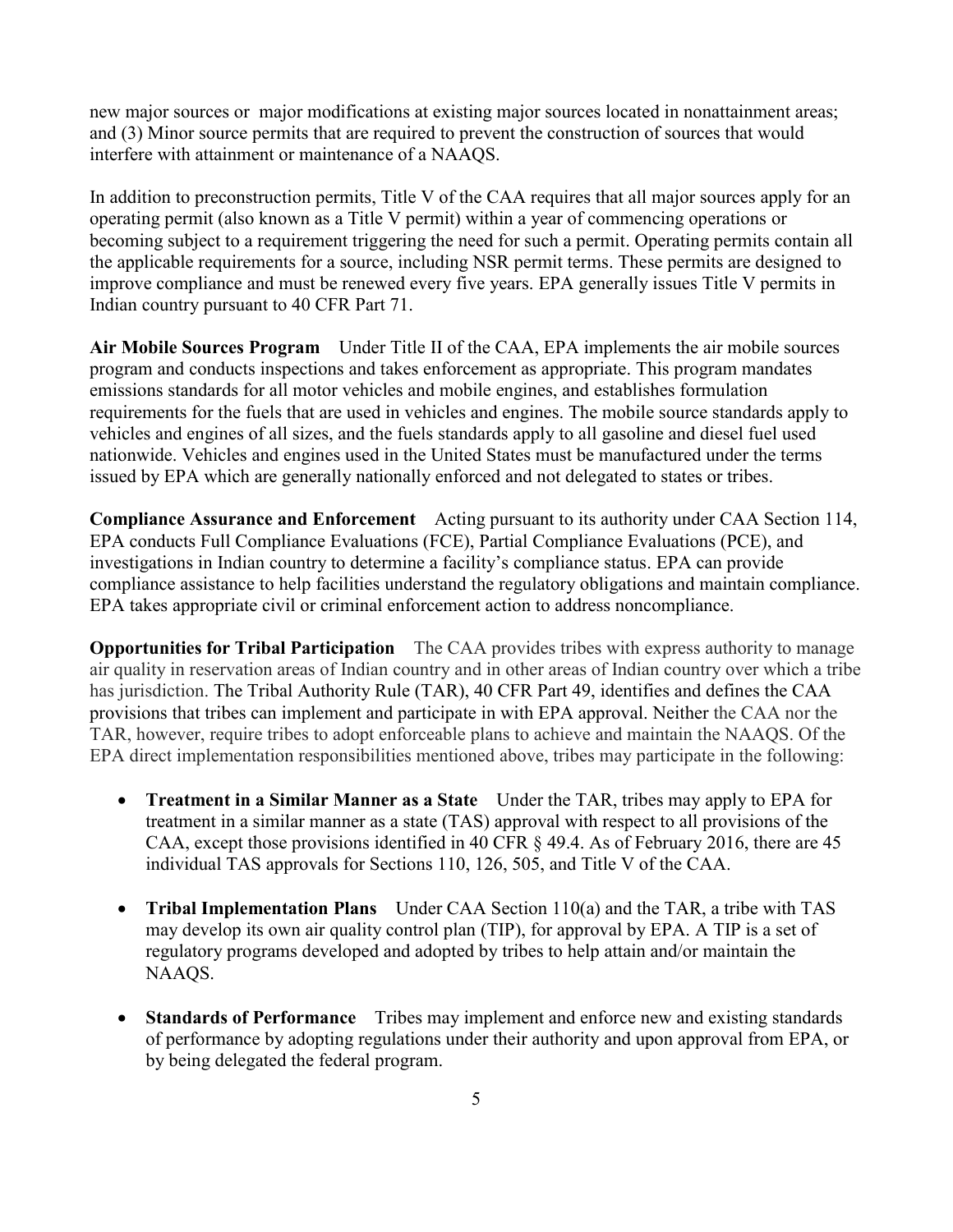- **National Emission Standards for Hazardous Air Pollutants** Tribes can implement and enforce NESHAP by accepting delegation under the CAA (and/or by having an approved Title V operating permit program). Section 112(l) allows for EPA to approve state, tribal, and local programs to implement and enforce emission standards for pollutants subject to Section 112 regulations, such as the hazardous waste combustion NESHAP.
- **Permitting** TAS-eligible tribes can apply for permitting authority under the CAA for the Federal Minor New Source Review Program in Indian Country, the Federal Major New Source Review Program for Nonattainment Areas in Indian Country, and the Federal Prevention of Significant Deterioration Program. In addition, tribes may apply for permitting authority for either Part 71 (Title V federal operating permits), which provides for delegation to eligible tribes, or Part 70, to run their own program.
- **Compliance Assurance and Enforcement** Tribes that implement the CAA under a TIP conduct FCEs, PCEs, and investigations and take civil enforcement with EPA program oversight. EPA may enter into written agreements with tribes to allow properly trained employees to obtain and use a federal CAA credential to conduct inspections on behalf of the Agency; inspection reports are sent to EPA and the Agency makes all compliance determinations and initiates, if appropriate, any subsequent enforcement activity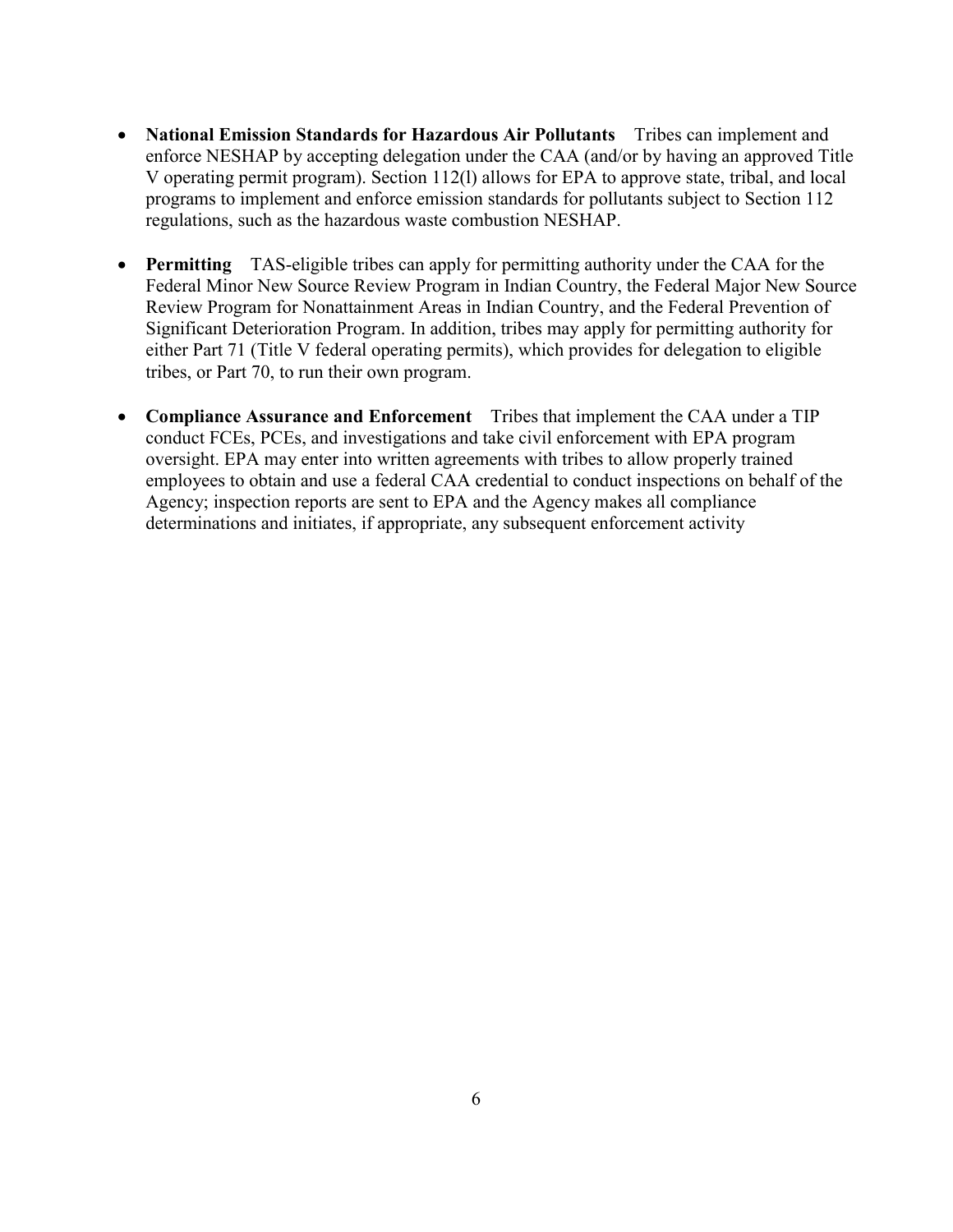## **Clean Water Act**

The Clean Water Act (CWA) establishes the basic structure for regulating discharges of pollutants into the waters of the United States and regulating quality standards for surface waters (the CWA does not deal directly with groundwater nor with water quantity issues). The CWA employs a variety of regulatory and non-regulatory tools to reduce direct pollutant discharges into waterways, finance municipal wastewater treatment facilities, and manage polluted runoff. These tools are employed to achieve the broader goal of restoring and maintaining the chemical, physical, and biological integrity of the nation's waters so that they can support the protection and propagation of fish, shellfish, and wildlife and recreation in and on the water.

The following are a few of the key provisions of the CWA for which EPA has direct implementation responsibilities:

| <b>EPA Direct Implementation Responsibility</b>                                |
|--------------------------------------------------------------------------------|
| Section 303(c) Water Quality Standards                                         |
| Section 303(d) Impaired Water Listing and Total Maximum Daily Loads (TMDLs)    |
| Section 309 Compliance Assurance and Enforcement                               |
| Section 401 Water Quality Certification                                        |
| Section 402 National Pollutant Discharge Elimination System (NPDES) Permitting |
| Section 404 Permitting for Dredged or Fill Material                            |

#### **Implementation of the Clean Water Act**

 $\overline{a}$ 

**Water Quality Standards** Under CWA Section 303(c), EPA is responsible for overseeing the efforts of states and authorized tribes to set water quality standards (WQS) for all waters of the United States. WQS consist of designated uses for waters, water quality criteria to protect the uses, and antidegradation requirements. WQS establish water quality goals for specific water bodies and provide the regulatory basis for establishing certain treatment controls and strategies under the CWA. WQS establish the environmental baselines used for adequate protection of fish and wildlife, recreational uses, and sources of drinking water. The CWA requires EPA to review new and revised state or tribal standards, and approve or disapprove them. EPA's oversight role can lead to direct implementation if EPA decides to correct deficiencies in the state or tribal standards by issuing federal replacement standards where necessary.<sup>8</sup>

**Impaired Water Listing and Total Maximum Daily Loads** Under CWA Section 303(d), EPA supports and oversees the efforts of states and authorized tribes in developing and implementing Section 303(d) listing and total maximum daily load (TMDL) requirements. Under CWA Section 303(d), authorized states and tribes develop lists of impaired waters for which technology-based

<sup>8</sup> For further discussion of EPA's authority to promulgate water quality standards, see CWA Section 303(a)(2)(C), *Final Guidance on Awards of Grants to Indian Tribes under Section 106 of the Clean Water Act*, EPA Office of Wastewater Management, October 2006, p. 7-3; and *Plan EJ 2014: EJ Legal Tools*, EPA Office of General Counsel, December 2011, pp. 28-29.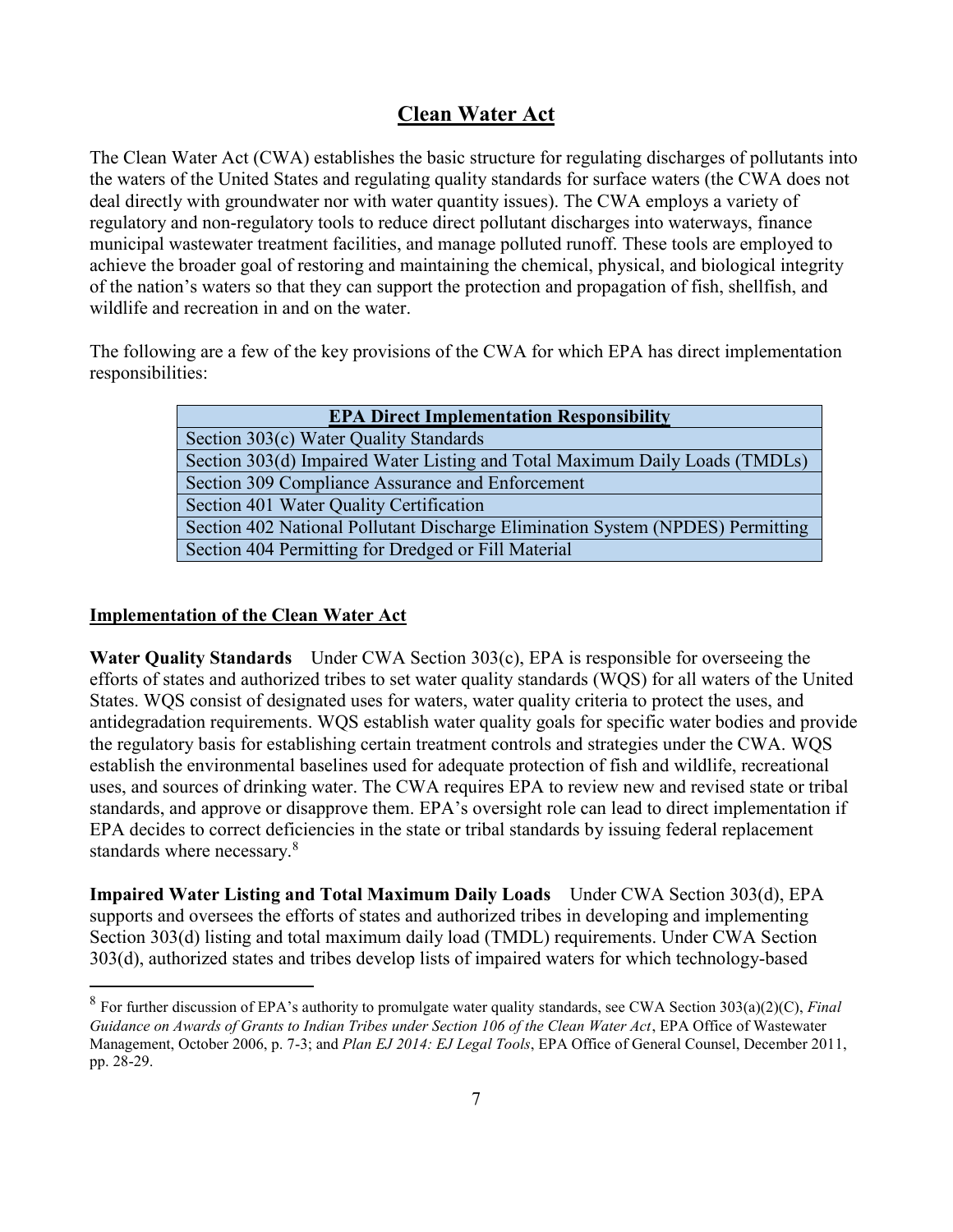limitations and other required controls are not stringent enough to meet applicable WQS. A TMDL is the calculation and allocation to point and nonpoint sources of the maximum amount of a pollutant that a water body can receive and still meet applicable WQS, with a margin of safety.

EPA reviews and approves/disapproves CWA Section 303(d) lists and TMDLs. Once EPA receives a list or TMDL, it must either approve or disapprove the list or TMDL within thirty days.  $9$  EPA's oversight role can lead to direct implementation if EPA disapproves the list or TMDL. If EPA disapproves the list or TMDL, EPA must establish a replacement list or TMDL within thirty days of disapproval.<sup>10</sup>

**Water Quality Certification** Under CWA Section 401, states or authorized tribes are responsible for issuing water quality certifications. In any case where a state, interstate agency, or tribe has no authority to give such a certification, EPA issues the water quality certification. CWA Section 401 requires any applicant for a federal license or permit to conduct an activity that may result in a discharge into navigable waters to obtain certification from the state in which the discharge originates or will originate that such discharge will comply with the applicable provisions of the CWA, including EPA-approved WQS and federally issued NPDES, Section 404, or other federal permits or licenses. These conditions become part of the federal permit or license.

EPA may determine that a discharge subject to CWA Section 401 certification "may affect" the water quality of other states or tribes. If EPA makes such a determination, EPA is required to notify those jurisdictions whose water quality may be affected. Section  $401(a)(2)$  provides an opportunity for such jurisdictions to raise objections to, and comment on, the federal permit or license.

#### **National Pollutant Discharge Elimination System (NPDES) Individual and General Permits**

Under CWA Section 402, EPA is responsible for developing and issuing NPDES permits for point sources discharging pollutants into surface waters. In general, NPDES permits are required for point sources discharging pollutants into surface waters. These permits typically include effluent limitations, facility operational requirements, and monitoring and reporting requirements. A NPDES permit can apply to an individual discharger, or cover multiple dischargers via a general permit (40 CFR § 122.28) for specific categories of discharges or for sludge disposal practices. NPDES permits have, at most, five-year terms.

**Compliance Assurance and Enforcement of NPDES Permits** EPA is responsible for evaluating compliance with NPDES permits through reviews of discharge monitoring reports (DMRs), inspections, and other compliance monitoring activities that verify that permit requirements are met. EPA may also conduct inspections at unpermitted facilities in Indian country to determine if the facility must seek permit coverage. EPA's Clean Water Act National Pollutant Discharge Elimination System Compliance Monitoring Strategy sets forth national compliance monitoring goals, including goals for EPA direct implementation in Indian country. Unless and until a tribe has primacy for the inspection and enforcement program, EPA makes compliance determinations for facilities in Indian country, and, if appropriate, initiates subsequent enforcement actions.

<sup>&</sup>lt;sup>9</sup> 33 U.S.C. 1313(d)(2)

 $10\,40$  CFR § 130.7(d)(1)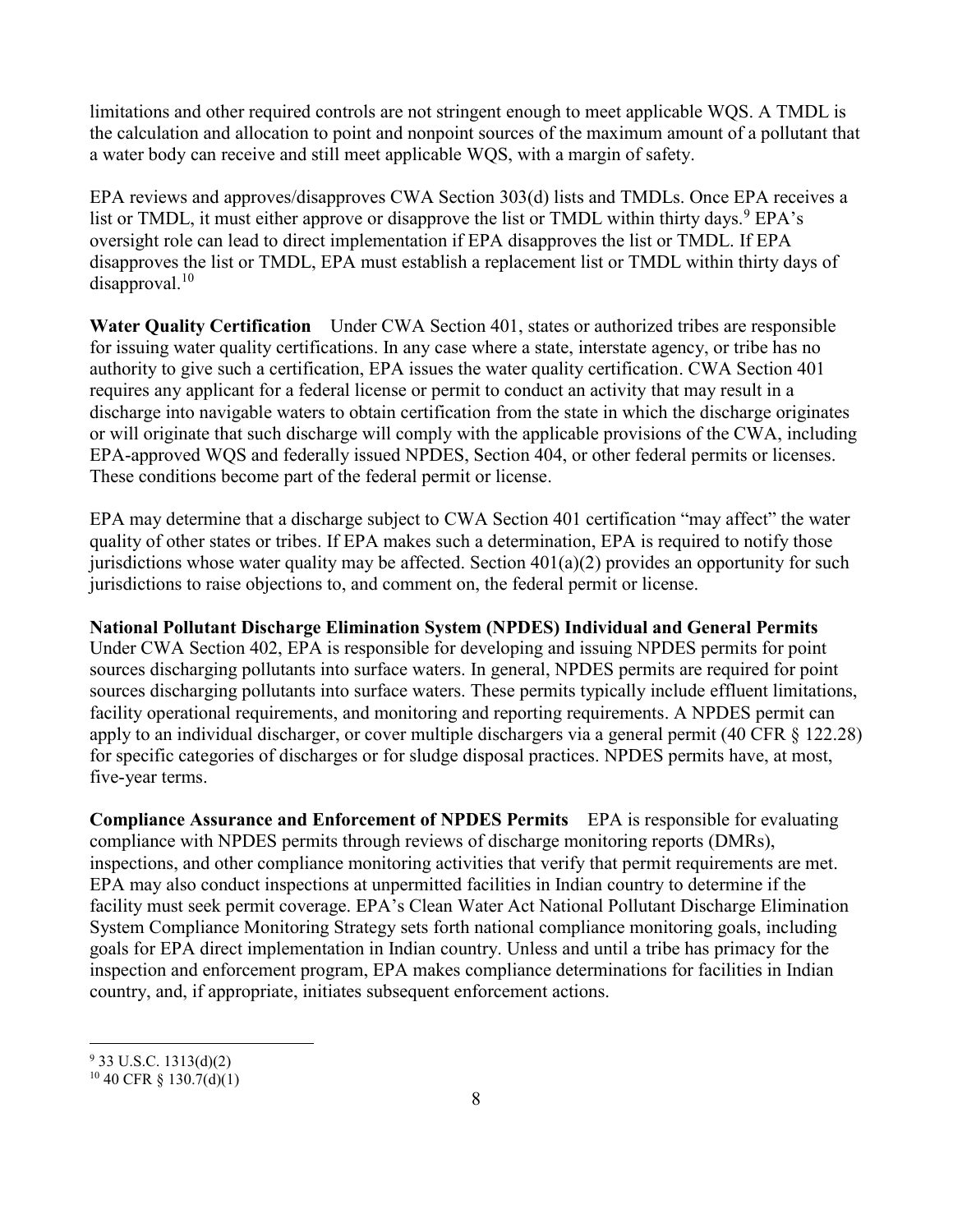#### **Dredge and Fill Permits**

Under CWA Section 404, a permit is required for all discharges of dredge or fill material to all waters of the United States, including adjacent wetlands. The Army Corps of Engineers (Corps) is the federal permitting authority for Section 404. In this process, EPA, in coordination with the Corps, is responsible for reviewing and providing comments on proposed Section 404 permits. EPA's review includes a CWA Section 401 certification determination that such a discharge will comply with the applicable provisions of the CWA (see *Water Quality Certification* above).

**Compliance Assurance and Enforcement of 402 and 404 Permits** Unless and until a tribe has primacy for the inspection and enforcement program, EPA makes compliance determinations for facilities in Indian country, and, if appropriate, initiates subsequent enforcement actions when there is noncompliance with CWA Section 402 and/or 404 permits.

**Spill Prevention, Control, and Countermeasure Plans** Under CWA Section 311, a Spill Prevention, Control and Countermeasure (SPCC) Plan is required if a facility has aggregate oil storage capacity equal to or greater than 1,320 gallons and there is a reasonable expectation that an oil spill at the facility could reach waters of the United States. The Oil Pollution Prevention regulations set forth requirements for prevention of, preparedness for, and response to oil discharges at specific nontransportation-related facilities.

**Compliance Assurance and Enforcement of SPCC Plans** EPA is responsible for inspections and taking enforcement action in Indian country, as appropriate, when there is noncompliance with the SPCC regulations. This is a federal-only program and is not delegated to tribes or states. EPA may enter into written agreements with tribes to allow properly trained employees to obtain and use a federal credential to conduct inspections on behalf of the Agency; inspection reports are sent to EPA and the Agency makes all compliance determinations and initiates, if appropriate, any subsequent enforcement activity.

**Opportunities for Tribal Participation** Under CWA Section 518(e), tribes may apply to EPA for treatment in a similar manner as a state (TAS) approval to administer the following programs of the CWA in lieu of, or in coordination with, EPA:

- **Section 303(c) Water Quality Standards Program** A tribe may apply for TAS to seek EPA approval to administer their own WQS program and establish their own WQS under the CWA. As of February 2016, EPA has approved 50 tribes for TAS to administer a WQS program, and 42 of those tribes have adopted EPA-approved WQS.
- **Section 303(d) Impaired Waters Listing and Total Maximum Daily Load Program** A tribe may apply for TAS to seek EPA approval to administer an Impaired Waters Listing and Total Maximum Daily Load program under the CWA. As of February 2016, no tribes have TAS for the 303(d) program. EPA proposed a rulemaking in January 2016 to provide more opportunities for tribes to participate in the Section 303(d) Impaired Water Listing and TMDL Program, primarily by clarifying the process for tribes to obtain TAS approval for Section  $303(d)$ .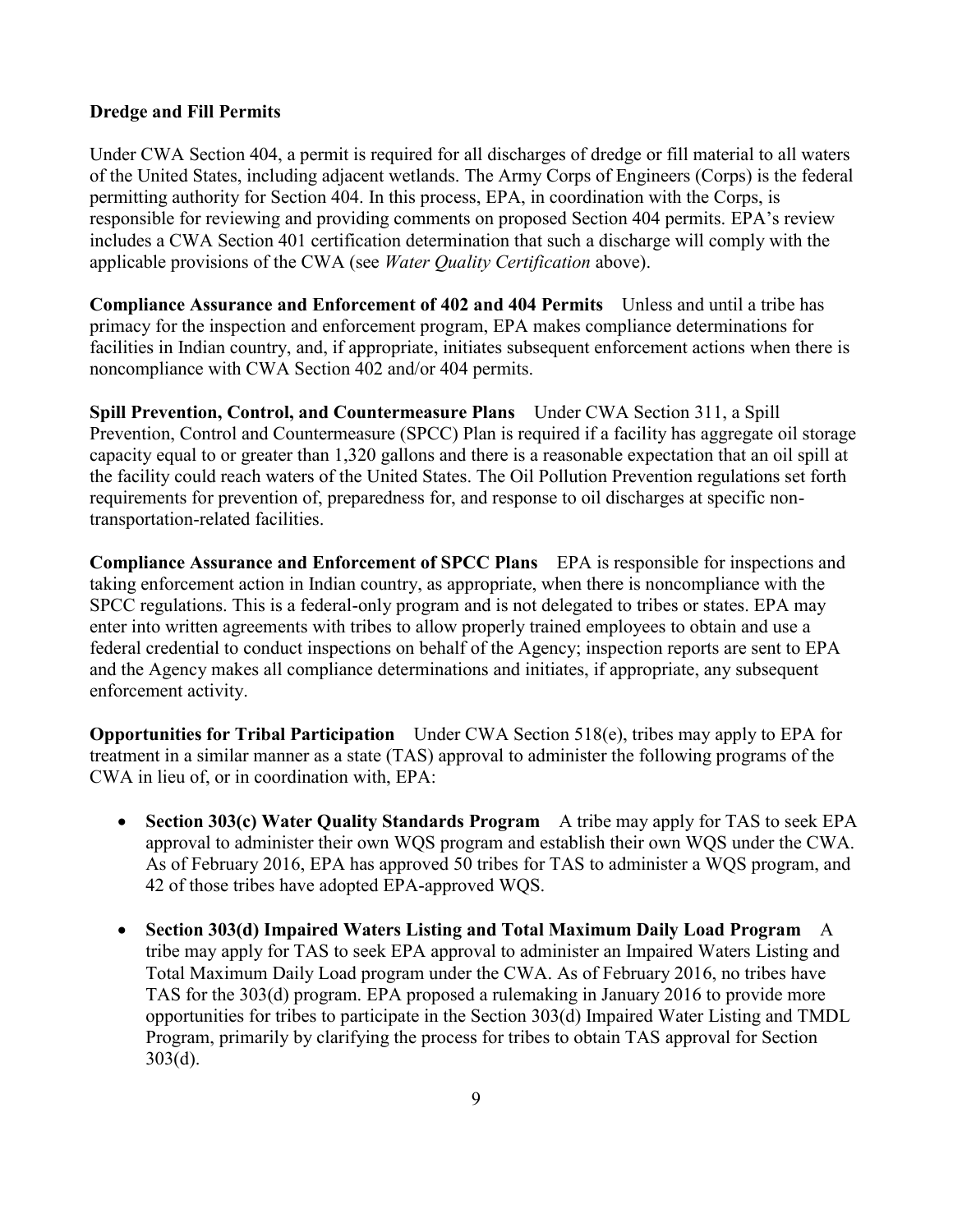- **Section 401 Water Quality Certification** A tribe approved by EPA to administer the Section 303(c) WQS program is simultaneously approved for the Section 401 certification program. As of February 2016, 50 tribes have TAS for 401 Water Quality Certification. Where a tribe has TAS for Section 401, the tribe prepares its own Section 401 Water Quality Certifications or waivers for federal permits or licenses discharging into reservation waters.
- **Section 402 National Pollution Discharge Elimination System Individual and General Permits** A tribe may apply for TAS for the NPDES program. As of February 2016, no tribes have TAS for the NPDES program. If a tribe seeks to obtain partial authorization (e.g., only seeks authorization to administer the Base NPDES program), EPA would implement the other NPDES program components, which may include activities such as issuing a separate NPDES permit or negotiating with a tribe on joint issuance of NPDES permits.
- **Section 404 Dredge and Fill Permitting** A tribe may apply for TAS for the Dredge and Fill permitting program (40 CFR § 233.61). As of February 2016, no tribes have TAS for the Section 404 program. If a tribe assumes administration of the Section 404 program, the Corps no longer processes Section 404 permits for those waters for which the tribe has assumed permitting authority.<sup>11</sup> EPA maintains oversight responsibilities for all approved CWA Section 404 programs to ensure program consistency with the CWA and applicable laws and regulations. This oversight includes review of a subset of permits which generally includes larger discharges with serious impacts or those which may affect threatened or endangered species. EPA and other federal agencies review individual permit applications and general permits. EPA provides comments to the administering tribe on the permit application; if EPA objects to or places conditions on the permit, the tribe cannot issue the permit.
- **Compliance Assurance** EPA may enter into written agreements with tribes to allow properly trained employees to obtain and use a federal credential to conduct CWA inspections on behalf of the Agency; inspection reports are sent to EPA and the Agency makes all compliance determinations and initiates, if appropriate, any subsequent enforcement activity.

 $\overline{a}$ 

<sup>&</sup>lt;sup>11</sup> Even where a tribe has an approved tribal Section 404 program, pursuant to CWA Section  $404(g)(1)$ , the Corps always retains permitting authority under Section 10 of the Rivers and Harbors Act of 1899 for dredge and fill activities into tidal waters and their adjacent wetlands, and in waters presently used, or susceptible to use in their natural condition or by reasonable improvement as a means to transport interstate or foreign commerce and their adjacent wetlands.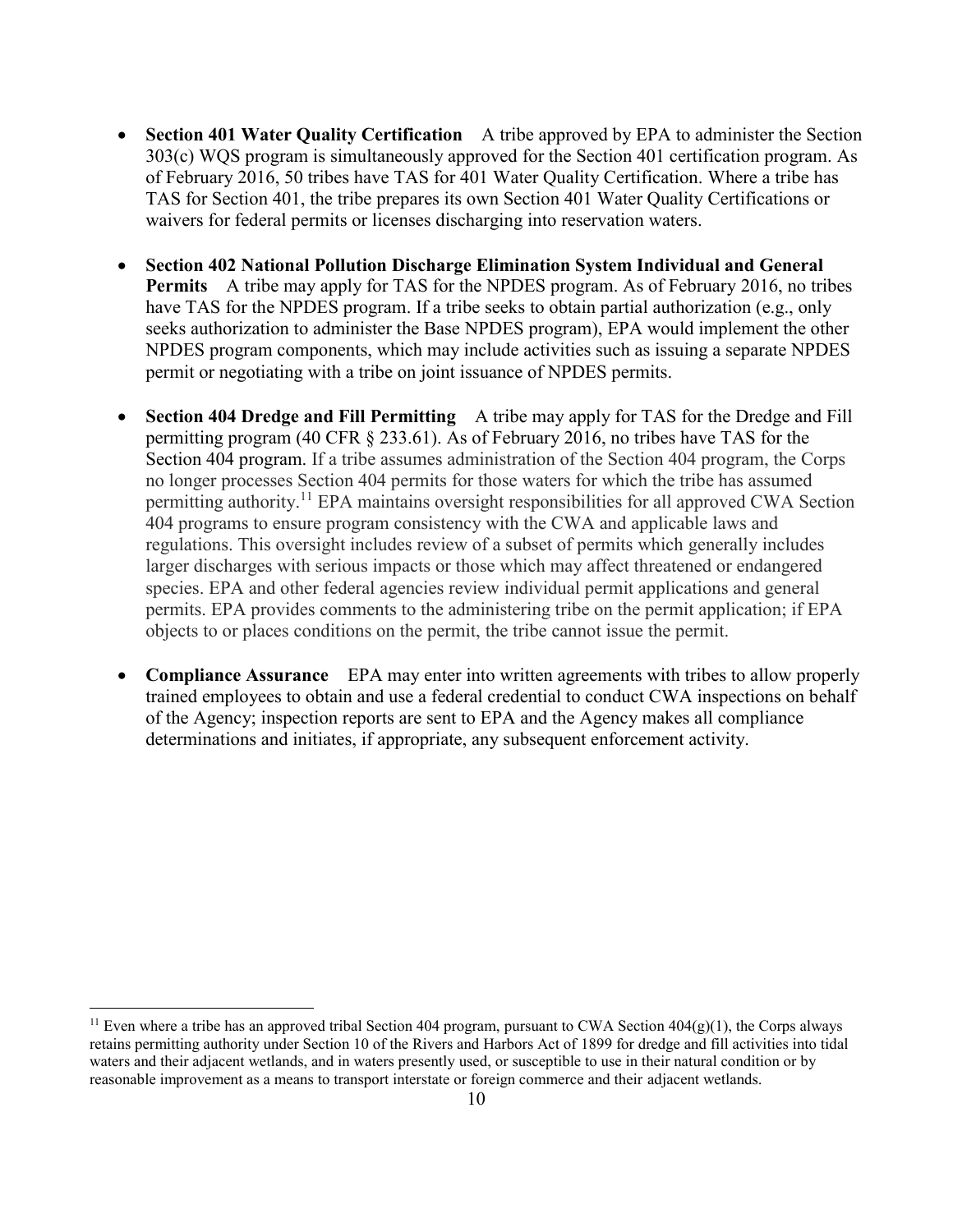## **Comprehensive Environmental Response, Compensation, and Liability Act**

The Comprehensive Environmental Response, Compensation, and Liability Act (CERCLA), commonly referred to as Superfund, authorizes the federal government to respond to releases and threats of releases into the environment of hazardous substances or pollutants or contaminants. EPA does so by taking response measures, generally consistent with the National Oil and Hazardous Substances Pollution Contingency Plan (NCP), deemed "necessary to protect the public health or welfare or the environment." All response activities, which include removal actions and remedial actions, must be generally consistent with the NCP.

The following are a few of the key provisions of CERCLA for which EPA has direct implementation responsibilities:

| <b>EPA Direct Implementation Responsibility</b>                  |
|------------------------------------------------------------------|
| Superfund Enterprise Management System Database and the National |
| Priorities List                                                  |
| <b>Removal Actions</b>                                           |
| <b>Remedial Actions</b>                                          |

#### **Implementation of the Comprehensive Environmental Response, Compensation, and Liability Act**

**Superfund Enterprise Management System Database and the National Priorities List** Under CERCLA Section 116, EPA is responsible for collecting, reporting and tracking locations where hazardous wastes are believed to have been released or represent a risk of release. EPA places this inventory of information in the Superfund Enterprise Management System database, formerly known as CERCLIS. Under CERCLA Section 116(b), EPA evaluates, on the basis of a site inspection or preliminary assessment, each site in the database for potential placement on the National Priorities List (NPL). The NPL is the list of sites in the United States and its territories with known releases or threatened releases of hazardous substances, pollutants, or contaminants. In general, the NPL represents sites that are priorities for long-term remedial evaluation and potential response. EPA has multiple direct implementation responsibilities regarding the NPL: for example, under CERCLA Section 105(a)(8)(B), EPA determines which sites to place on the NPL.

**Removal Actions** Under CERCLA Section 104, EPA may conduct removal actions at Superfund sites to address a release or threat of release of hazardous substances, or a release or threat of release of a pollutant or contaminant which may pose an imminent and substantial danger to public health. In most cases the tribe, county, or state is the first responder. EPA may participate in the removal if a state or tribe requests assistance, although the response authority is not dependent on a request. EPA may take command of a removal should the responsible party, state or tribe lack the ability and resources to carry out the appropriate action.

**Remedial Actions** Under CERCLA Section 104, EPA has discretionary response authority to conduct long-term remedial actions to address a release or threat of release of hazardous substances, or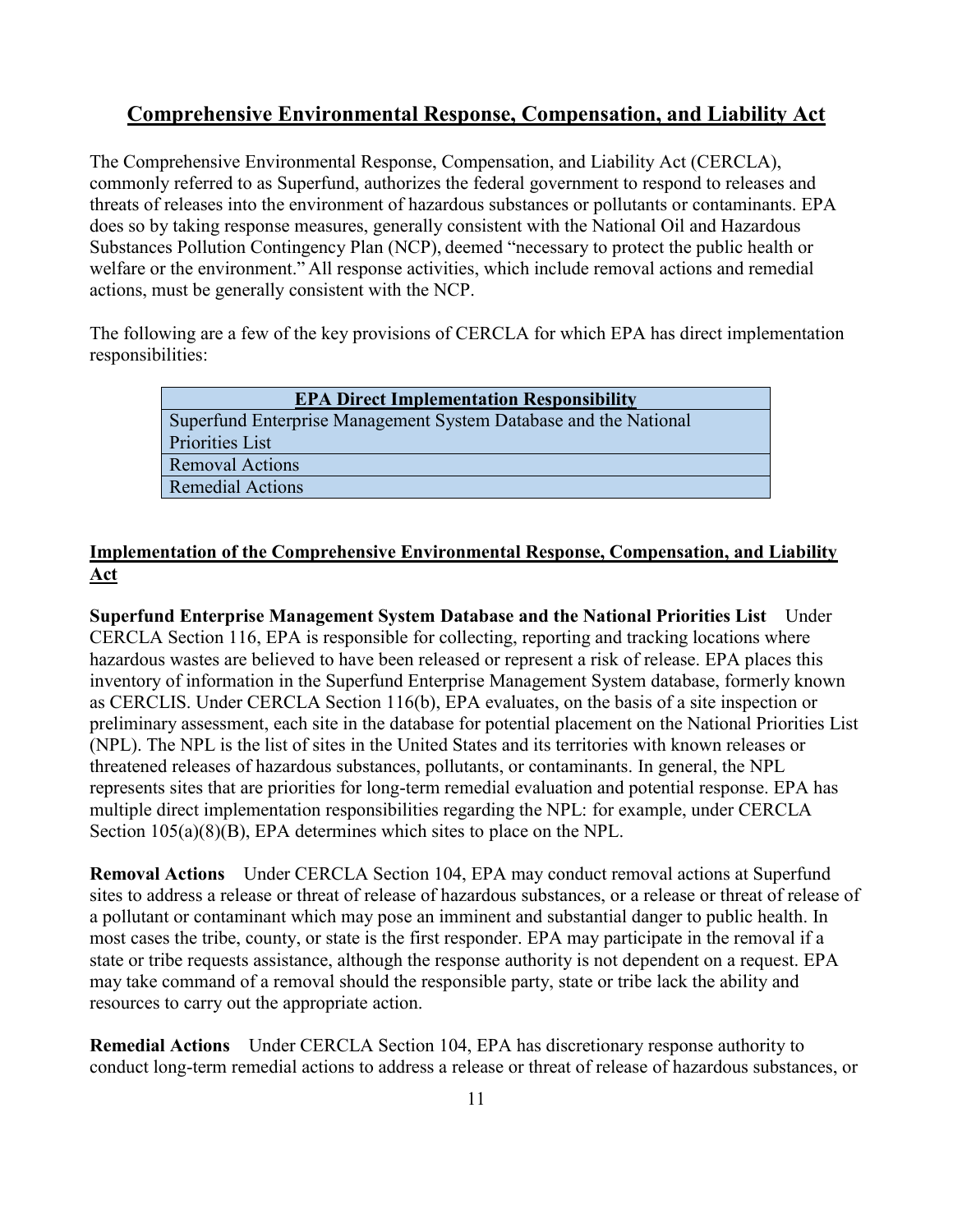a release or threat of release of a pollutant or contaminant which may pose an imminent and substantial danger to public health. CERCLA Section 121(a) includes a number of provisions related to selection of cleanups that ensure protection of human health and the environment. Under CERCLA Section 121(c), EPA reviews no less often than every five years any remedial action previously taken where contamination remains on site, to assure human health and the environment continue to be protected.

**Opportunities for Tribal Participation** CERCLA Section 126 provides for a tribal role in Superfund actions for certain purposes. It specifies that "[t]he governing body of an Indian tribe shall be afforded substantially the same treatment as a State" with respect to various provisions of CERCLA, including Section 103(a) (notification of releases), Section 104(c)(2) (consultation on remedial actions), Section 104(e) (access to information), Section 104(i) (health authorities) and Section 105 (roles and responsibilities under the NCP and submittal of priorities for remedial action).

CERCLA also authorizes tribes to enter into cooperative agreements and receive financial assistance to carry out response actions, if the tribe has the appropriate expertise, pursuant to Section 104(d).

Specifically, regarding the CERCLA cleanup process, tribes may participate in the following activities:

- **National Priority List Listings** Tribes can identify sites they believe EPA should investigate for possible NPL listing, and if necessary, submit a petition that would generally require EPA to conduct a preliminary assessment (PA) of the potential hazard and determine whether listing is appropriate.
- **Preliminary Assessments and Site Inspections** Tribes may be able to perform PAs and Site Inspections (SIs) and provide the information obtained to EPA for NPL consideration if the tribe has the appropriate expertise.
- **Site Cleanups** Tribes may participate in the site cleanup process, including review of documents and commenting to EPA regarding response selection. Tribes may also perform CERCLA cleanup actions pursuant to a Section 104(d) cooperative agreement with EPA if they have the appropriate expertise.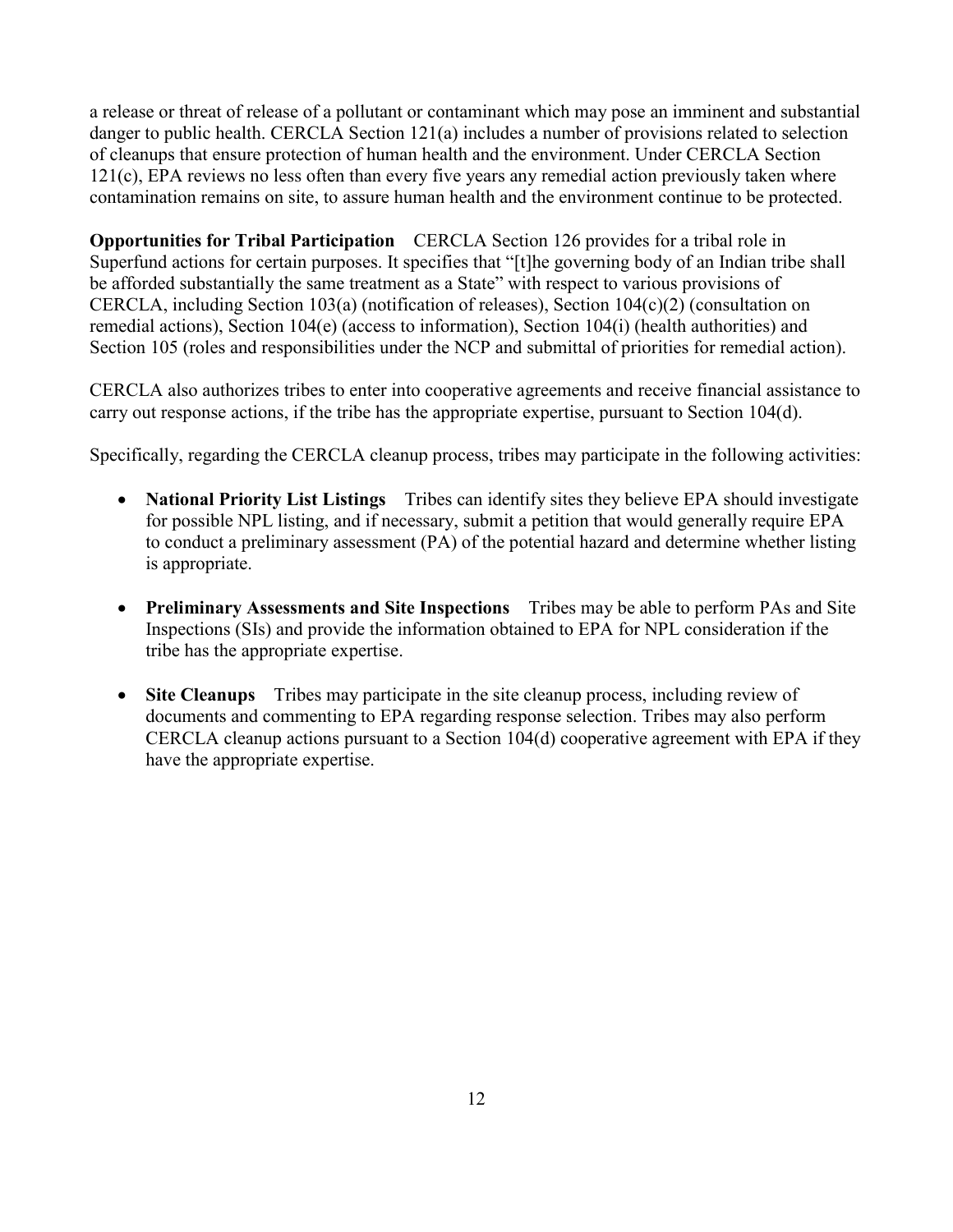### **Federal Insecticide, Fungicide, and Rodenticide Act and the Federal Food, Drug, and Cosmetic Act**

EPA regulates the use of pesticides under the authority of two federal statutes: the Federal Insecticide, Fungicide, and Rodenticide Act (FIFRA) and the Federal Food, Drug, and Cosmetic Act (FFDCA). These statutes have been amended by the Food Quality Protection Act and the Pesticide Registration Improvement Act.

FIFRA requires all pesticides imported, sold or distributed in the United States to be registered (licensed) by EPA. Pesticidal devices do not require EPA registration but must be labeled in accordance to FIFRA prior to importation, distribution or sale. EPA also has the authority to suspend or cancel the registration of a pesticide if subsequent information shows that continued use would pose unreasonable risks. EPA must review each pesticide registration at least once every 15 years. The FFDCA requires EPA to set pesticide residue tolerances for all pesticides used in or on food or in a manner that will result in a residue in or on food or animal feed. A tolerance is the maximum permissible level for pesticide residues allowed in or on human food and animal feed.

Under the Food Quality Protection Act of 1996, which amended both FIFRA and FFDCA, EPA must find a "reasonable certainty of no harm" from a pesticide's residues before such residues can be permitted on food or feed.

The following are a few of the key provisions of FIFRA for which EPA has direct implementation responsibilities:

| <b>EPA Direct Implementation Responsibility</b>                                 |
|---------------------------------------------------------------------------------|
| Section 3 Pesticide Registration and Use                                        |
| Section 8 Registration of Pesticide Producing Establishments                    |
| Section 8, 9, 12, 13 and 14 Compliance Assurance and Enforcement                |
| Section 11 and $23(a)(2)$ Certification of Restricted Use Pesticide Applicators |

The following is a key provision of the FFDCA for which EPA has direct implementation responsibilities:

**EPA Direct Implementation Responsibility**

Section 408 Tolerances and Exemptions for Pesticide Chemical Residues

#### **Implementation of the Federal Insecticide, Fungicide, and Rodenticide Act**

**Pesticide Registration and Use** Under FIFRA Section 3, EPA has the responsibility to register pesticide products before they can be imported, distributed, or sold in the United States. EPA follows a scientific, legal, and administrative procedure when registering pesticides. Data provided by the registrant must include the ingredients, the particular site or crop where it is to be used, the amount,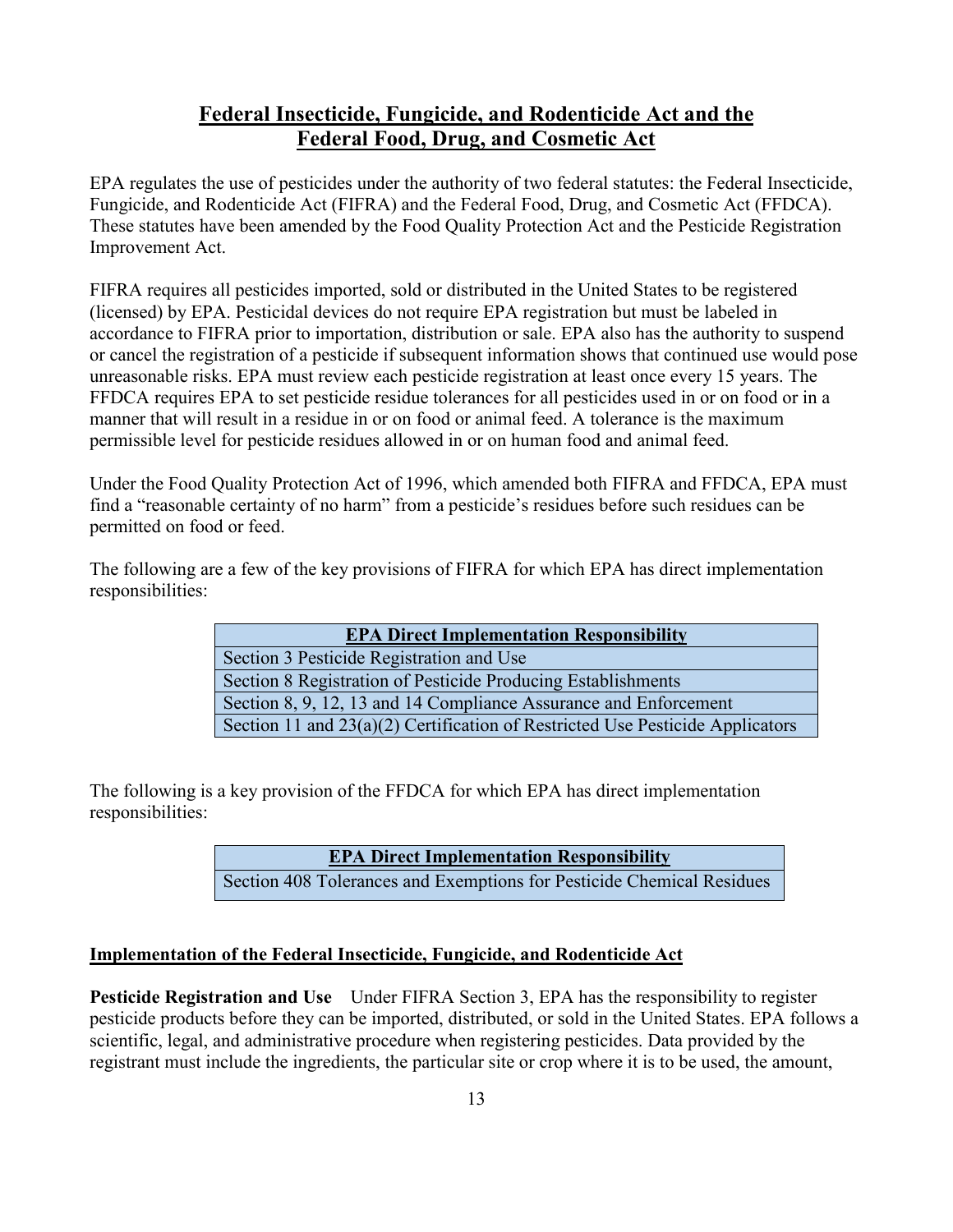frequency, and time of use, and storage and disposal practices. A variety of potential human health and environment effects associated with the product are evaluated. Once the pesticide is registered, FIFRA also imposes reporting and recordkeeping requirements.

**Registration of Pesticide Producing Establishments** Any establishment that produces a pesticide or pesticide active ingredient must be registered with EPA under FIFRA Section 7, and must record and report annual production to EPA.

**Compliance Assurance and Enforcement** Under FIFRA Sections 8 and 9, EPA is responsible for conducting inspections at producing and retail establishments, and any other establishment that distributes pesticides, to ensure proper registration, labeling, formulation, reporting, and recordkeeping, and for taking appropriate enforcement action under FIFRA Sections 12, 13 and 14. EPA is responsible for enforcing when pesticides are not used in accordance with their labels. If states have adopted adequate pesticide use laws and regulations, FIFRA Section 26 gives primary enforcement responsibility for such use violations to states. In Indian country, EPA generally has pesticide program implementation and enforcement responsibility and seeks tribal partnerships to support such work.

**Certify Applicators of Restricted Use Pesticides** If a product is classified as a restricted use pesticide (RUP) under FIFRA Section 11, applicators must be certified as competent to apply RUPs in a manner that will not harm human health or the environment. EPA has developed a plan to certify RUP applicators in Indian country<sup>12</sup> and is responsible for assuring that RUP applicators in Indian country are certified where no other EPA-approved certification mechanism exists.

**Opportunities for Tribal Participation (FIFRA)** EPA's direct implementation responsibilities cannot be delegated to states or tribes. However, all states and some tribes regulate pesticides through state or tribal laws issued under their own authorities. Under FIFRA Section 23, EPA is authorized to enter into cooperative agreements with states and tribes to cooperate in the enforcement of FIFRA in the following ways:

- **Cooperative Agreements** EPA may enter into cooperative agreements with tribes to allow properly trained employees to obtain and use a federal credential to conduct FIFRA inspections on behalf of the Agency; inspection reports are sent to EPA and the Agency makes all compliance determinations and initiates, if appropriate, any subsequent enforcement activity.
- **Training and Certification of RUP Applicators** A tribe can certify RUP applicators under an EPA-approved certification plan. As of February 2016, four tribes have received EPA approval for plans for certification of applicators of RUPs. In addition, a tribe can enter into agreements with states that are operating certification programs to utilize the state program for certification of applicators who will apply RUPs in Indian country.
- **Pesticide Program Development and Implementation** EPA provides wide-ranging support for tribes in the form of technical assistance, education and outreach on the safe use of

 $\overline{a}$ 

<sup>&</sup>lt;sup>12</sup> Se[e http://www.epa.gov/pesticide-applicator-certification-indian-country/about-epa-plan-certify-applicators-indian](http://www.epa.gov/pesticide-applicator-certification-indian-country/about-epa-plan-certify-applicators-indian-country)[country](http://www.epa.gov/pesticide-applicator-certification-indian-country/about-epa-plan-certify-applicators-indian-country)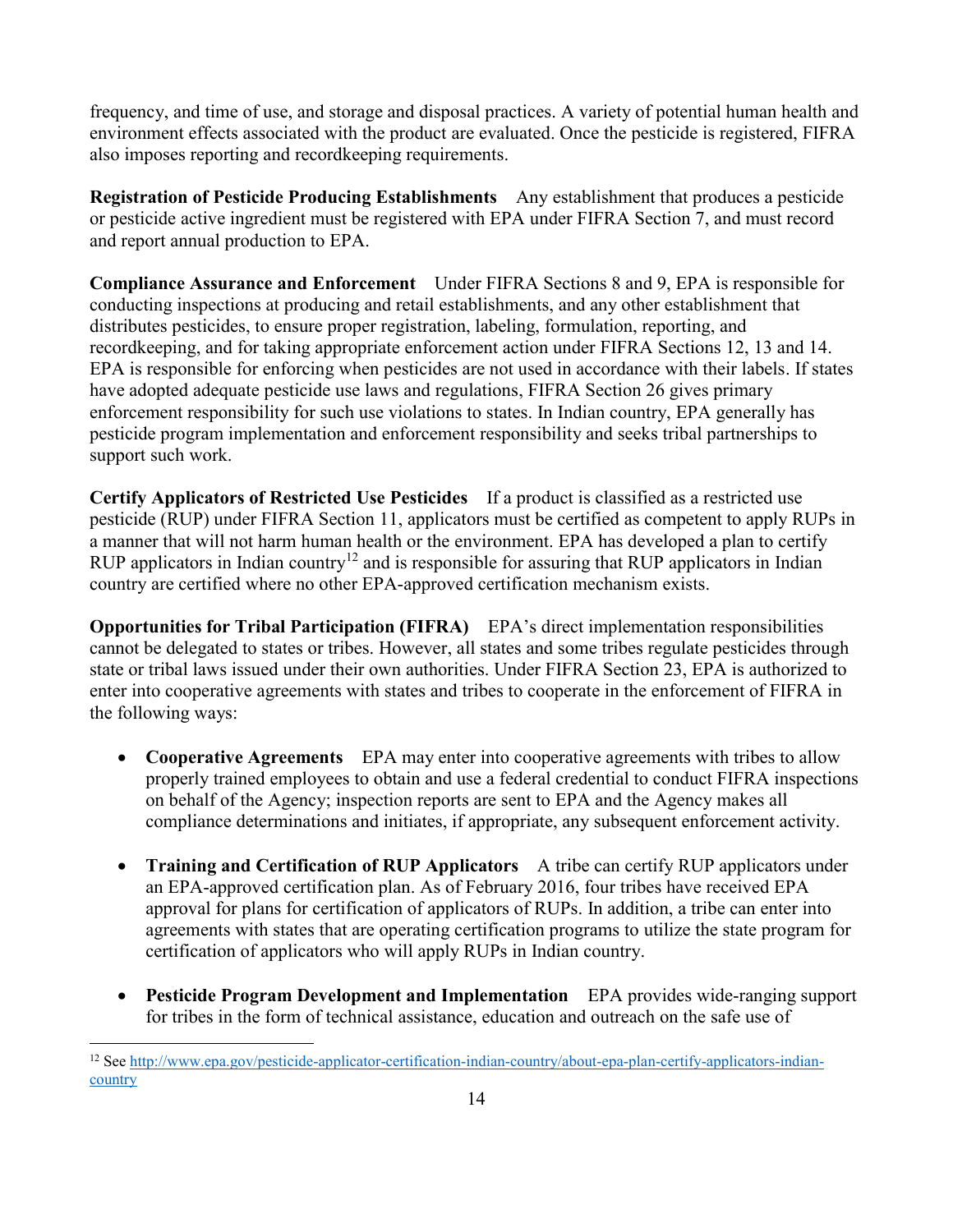pesticides and pest-control alternatives. EPA-tribal cooperative agreements can support tribes' development of their own pesticide programs and may provide for technical assistance, education and outreach on the safe use of pesticides and pest-control alternatives in Indian country.

#### **Implementation of the Federal Food, Drug, and Cosmetic Act**

**Tolerances and Exemptions for Pesticide Chemical Residues** FFDCA Section 408 authorizes EPA to set tolerances, or maximum residue limits, for pesticide residues on foods. In the absence of a tolerance for a pesticide residue, a food containing such a residue is subject to seizure by the United States Food and Drug Administration or the United States Department of Agriculture. Once a tolerance is established, the residue level in the tolerance is the trigger for enforcement actions. That is, if residues are found above that level, the commodity will be subject to seizure. In setting tolerances, EPA must make a finding that the tolerance is "safe." Safe is defined as meaning that there is a "reasonable certainty that no harm will result from aggregate exposure to the pesticide residue." To make the safety finding, EPA considers, among other things: the toxicity of the pesticide and its breakdown products, aggregate exposure to the pesticide in foods and from other sources of exposure, and any special risks posed to infants and children. Some pesticides are exempt from the requirement to have a tolerance. EPA may grant exemptions in cases where the pesticide residues do not pose a dietary risk under reasonably foreseeable circumstances. These responsibilities cannot be delegated to tribes.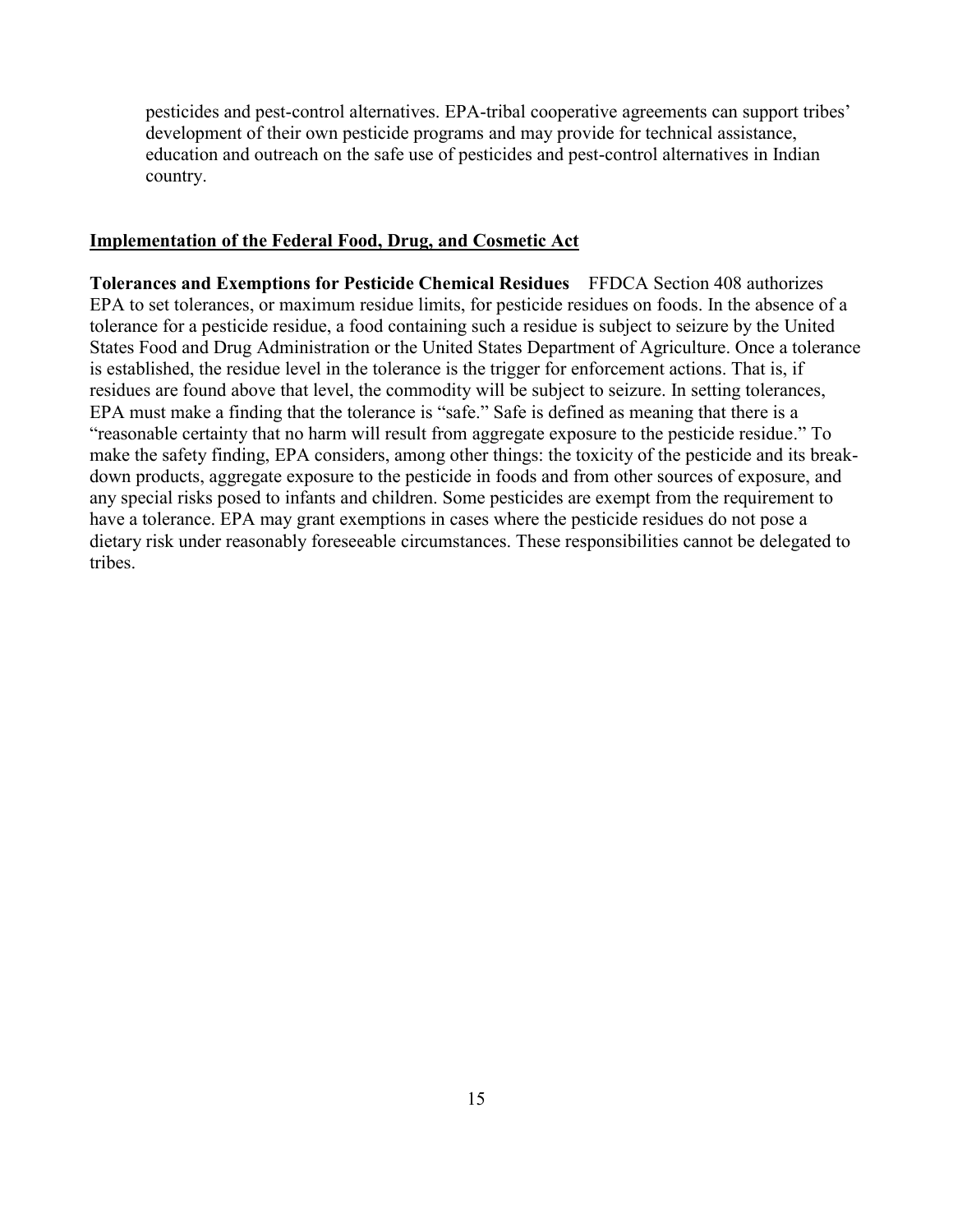## **Pollution Prevention Act**

The Pollution Prevention Act (PPA) requires EPA to establish a source reduction program, which, among other things, collects and disseminates information and implements various activities. The PPA defines "source reduction" to mean: (1) any practice which reduces the amount of hazardous substance, pollutant, or contaminant entering any waste stream or otherwise released into the environment (including fugitive emissions) prior to recycling, treatment or disposal; and (2) any practice which reduces the hazard to human health and the environment associated with the release of such substances, pollutants or contaminants.

The following are a few of the key provisions of the PPA for which EPA has direct implementation responsibilities:

| <b>EPA Direct Implementation Responsibility</b>             |
|-------------------------------------------------------------|
| Section 6604 EPA Activities                                 |
| Section 6606 Source Reduction Clearinghouse                 |
| Section 6607 Source Reduction and Recycling Data Collection |

**EPA Activities** EPA implements a strategy to promote source reduction and established standard methods of measurement of source reduction. EPA continues to coordinate source reduction activities; develop improved methods of coordinating, streamlining and assuring public access to data; facilitate the adoption of source reduction techniques by business; and establish training programs.

**Source Reduction Clearinghouse** Under PPA Section 6606, EPA is required to establish a Source Reduction Clearinghouse to compile information, including a computer database which contains information on management, technical, and operating approaches to source reduction. The clearinghouse serves as a center for source reduction technology transfer; supports outreach and education programs to further the adoption of source reduction technologies; collects and compiles information reported by entities receiving grants under Section 6605 on the operation and success of source reduction programs; and ensures such information is made available to the public.

**Opportunities for Tribal Participation** Under PPA Section 6605, pollution prevention grants are available to tribes to support projects under the sector focus areas in EPA's Pollution Prevention Strategic Plan. Grant opportunities encompass efforts targeting specific pollution prevention opportunities; efforts targeting specific pollution prevention opportunities for small business, communities, and tribes that can be scaled up to statewide, regional or national levels; and support programs or projects that promote product redesign, green product standards, environmentally preferable purchasing, or green chemistry with potential to influence regional or national markets.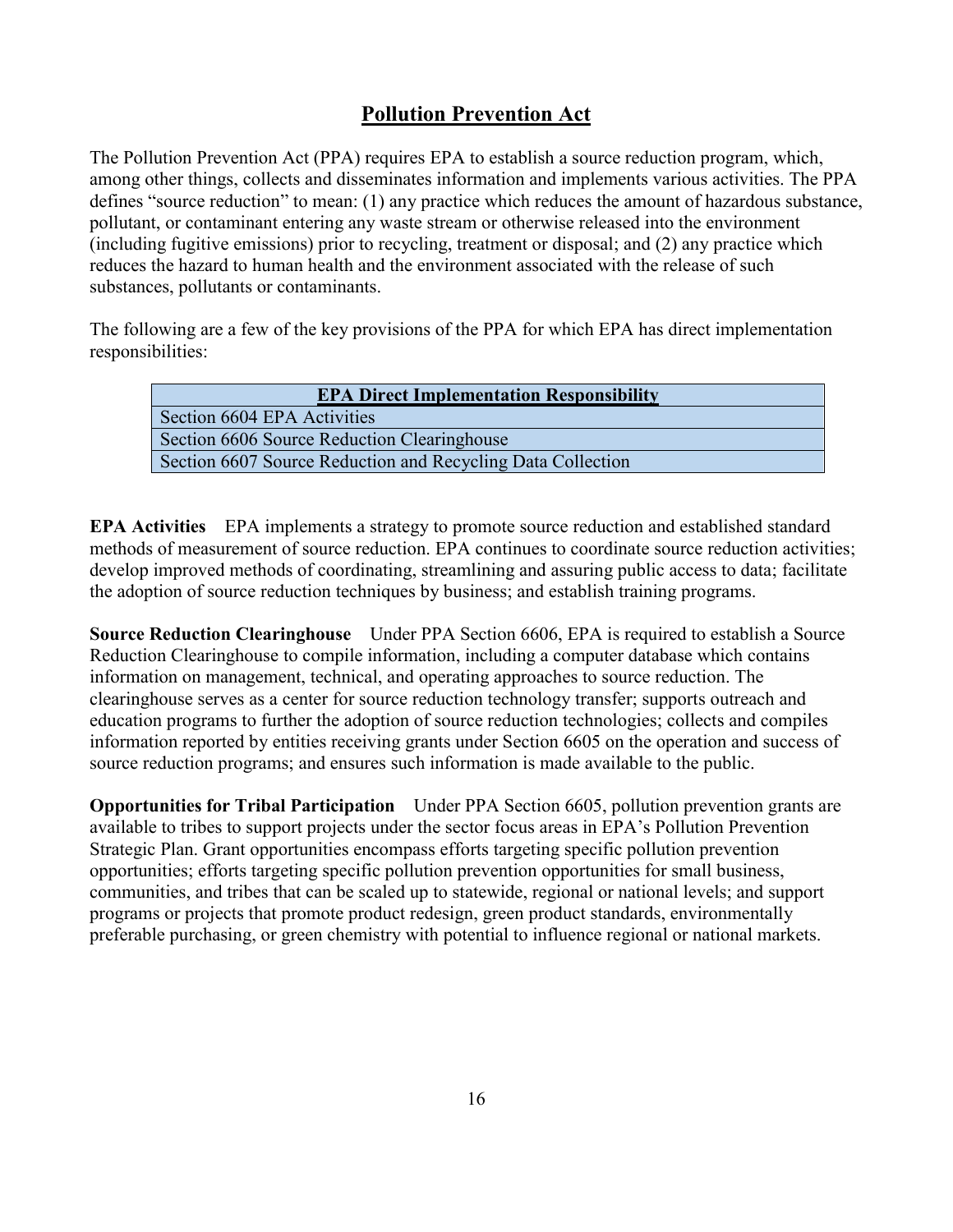## **Resource Conservation and Recovery Act**

The Resource Conservation and Recovery Act (RCRA) is designed to ensure the safe management and cleanup of solid and hazardous waste, and includes programs that encourage source reduction and beneficial reuse. Subtitle C of RCRA focuses on hazardous solid waste and Subtitle D of RCRA is dedicated to non-hazardous solid waste requirements. Solid waste includes solids, liquids and gases, and must be discarded to be considered waste. Subtitle I of RCRA is dedicated to regulating underground storage tanks (USTs).

The following are a few of the key provisions of RCRA for which EPA has direct implementation responsibilities:

| <b>EPA Direct Implementation Responsibility</b>  |
|--------------------------------------------------|
| Subtitle C Reporting and Notification            |
| Subtitle C Permitting                            |
| Subtitle C Compliance Assurance and Enforcement  |
| Subtitle D Site-specific Rules (some facilities) |
| Subtitle D Compliance Assurance and Enforcement  |
| Subtitle I Compliance Assurance and Enforcement  |
| Subtitle I Corrective Action and Oversight       |

#### **Implementation of the Resource Conservation and Recovery Act**

#### **Subtitle C – Hazardous Waste**

**Reporting and Notification** Under RCRA Sections 3002-3003, EPA is responsible for maintaining a database of hazardous waste management facilities. Facilities that manage (ex: generate, store, transport) hazardous wastes must notify EPA and receive a RCRA identification number. Under EPA's Subtitle C regulations, a waste is regulated as hazardous if it possesses at least one of four characteristics (ignitability, corrosivity, reactivity, or toxicity), or EPA has included it in its list of hazardous wastes.

**Permitting** Under RCRA Section 3005, facilities that treat, store, or dispose of hazardous waste are responsible for obtaining operating permits which specify requirements for, among other things, operating conditions, closure, post-closure, financial responsibility, and necessary corrective action. EPA issues these permits in Indian country.

**Compliance Assurance and Enforcement** Under RCRA Section 3007, EPA is authorized to conduct inspections, obtain samples, and review records to verify that generators and other waste management facilities are meeting RCRA requirements. EPA can offer assistance to help facilities understand the regulatory obligations and maintain compliance. Under RCRA Section 3008, EPA is authorized to take appropriate civil and criminal enforcement action to address noncompliance with RCRA requirements. EPA can also issue orders requiring corrective action at non-permitted "interim status" treatment, storage or disposal facilities. Under Section 3013, EPA can require monitoring, testing, analysis, and reporting in situations that may present a substantial hazard to human health or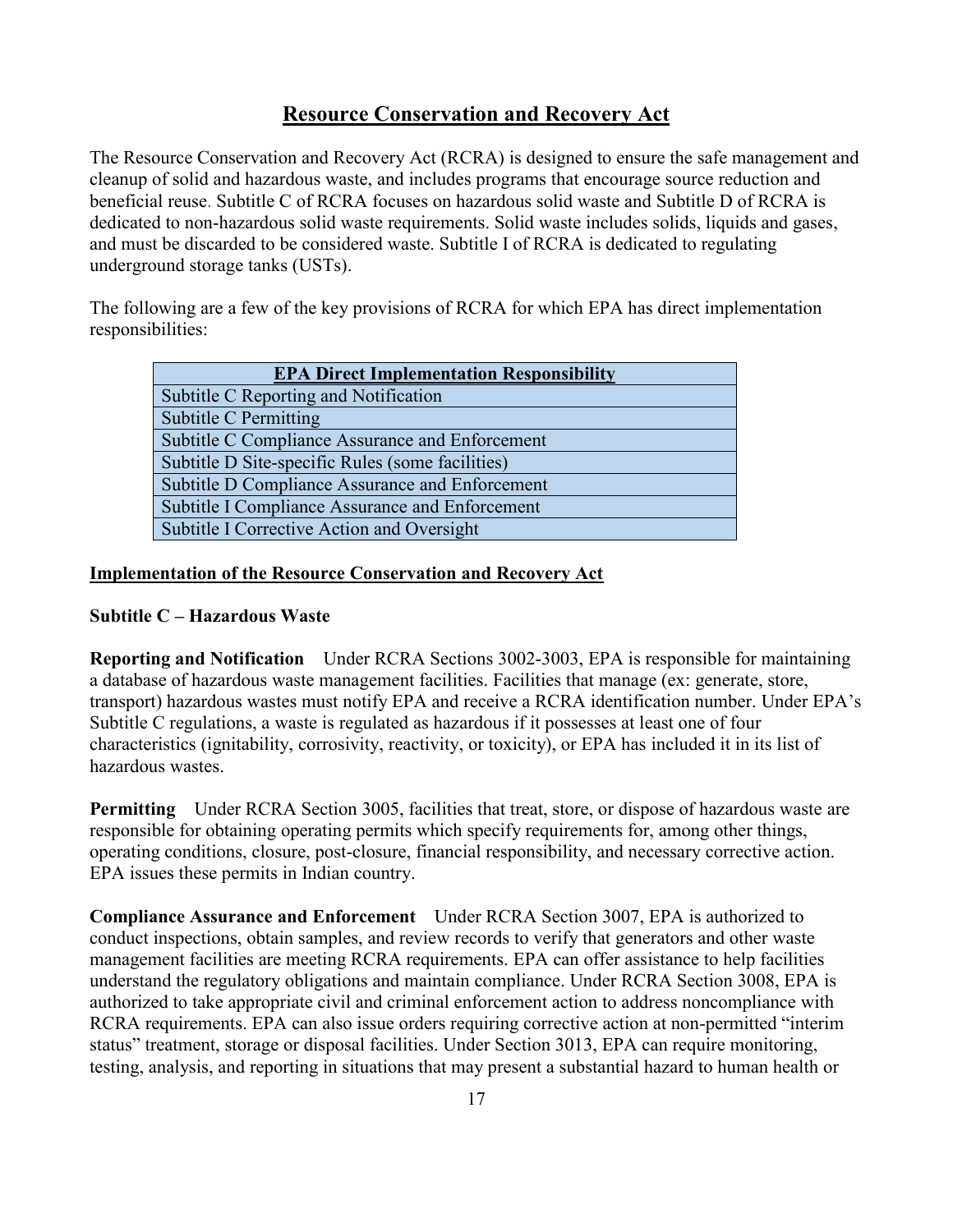the environment. EPA can also take action under RCRA Section 7003 to respond to situations that may present an imminent and substantial endangerment.

#### **Subtitle D – Solid Waste**

**Permitting** Under RCRA Subtitle D, state and local governments have primary planning, regulating, and implementing responsibilities for the management of nonhazardous solid waste. EPA does not issue permits for Subtitle D facilities. However, EPA does set national minimum facility standards. These regulations apply to facilities directly, including to facilities in Indian country. By their terms, EPA's regulations for certain types of facilities (those taking conditionally-exempt small quantity generator waste and municipal solid waste landfills) can apply more flexibly where the facility is subject to an EPA-approved *state* permit program. EPA lacks statutory authority to approve a tribal permit program as it does state programs. Instead, EPA can issue site-specific rules that allow owners or operators of solid waste facilities located in Indian country to achieve similar flexibility.<sup>13</sup>

**Compliance Assurance and Enforcement** RCRA Section 4005(c)(2) allows EPA to use inspection and administrative enforcement authorities under RCRA Sections 3007 and 3008 to address uncontrolled waste dumps in Indian country, in limited circumstances. EPA can offer assistance to help facilities understand their regulatory obligations and maintain compliance. EPA can also take action under RCRA Section 7003 to respond to situations that may present an imminent and substantial endangerment.

#### **Subtitle I – Underground Storage Tanks**

**Compliance Assurance and Enforcement** Under RCRA Subtitle I, EPA implements and enforces requirements concerning USTs located, among other places, in Indian country. Under Section 1523 of the Energy Policy Act, EPA is required to inspect each UST in Indian country at least once every three years. EPA provides compliance assistance to owners and operators of USTs to increase their understanding of applicable requirements and maintain compliance. When necessary and appropriate EPA takes civil and criminal enforcement actions to address noncompliance.

**Corrective Action (Cleanup) and Oversight** Under RCRA Subtitle I, EPA oversees the cleanup of UST petroleum contaminated sites by owners and operators in Indian country. EPA also cleans up sites (i.e., performs "corrective action") when the UST owner or operator is unknown, unwilling, or unable to perform corrective action or when prompt action is necessary to protect human health and the environment. "Corrective action" refers to the cleanup process or program and all activities related to the investigation, characterization, and cleanup/remediation, monitoring and closure of a release.

**Subtitles C, D, and I – Opportunities for Tribal Participation** While other federal environmental statutes may provide treatment in a similar manner as a state (TAS) authority for Indian tribes to implement programs, RCRA lacks such a provision. Therefore, EPA implements RCRA Subtitle C, D and I programs in Indian country. However, under all three subtitles tribes are able to enter into

 $\overline{a}$ <sup>13</sup> See *Site-Specific Flexibility Requests for Municipal Solid Waste Landfills in Indian Country, Draft Guidance*, available at <http://www3.epa.gov/epawaste/nonhaz/municipal/landfill/indian/siteflex.pdf>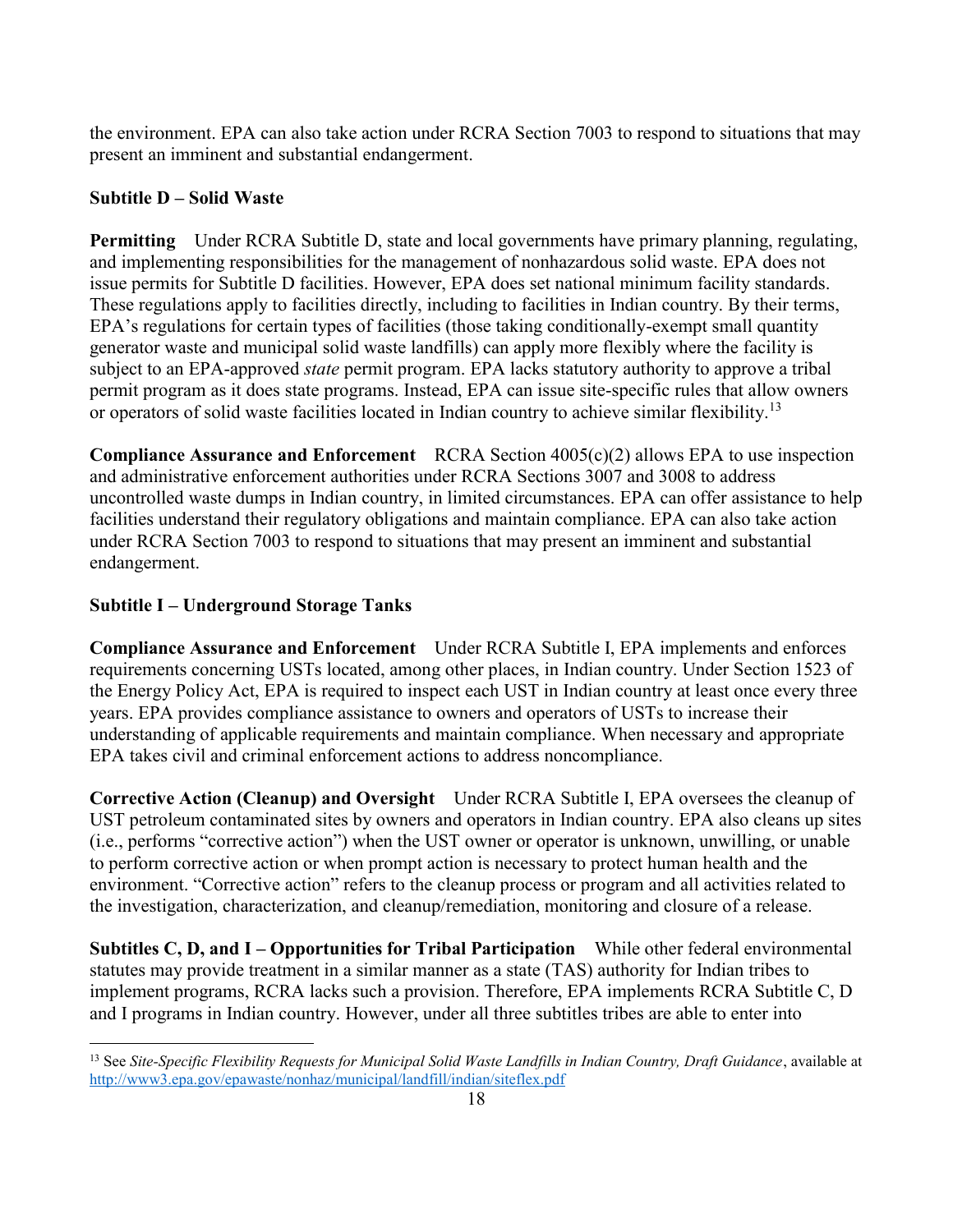cooperative agreements with EPA to help implement these programs. EPA may enter into written agreements with tribes to allow properly trained employees to obtain and use a federal credential to conduct RCRA C and I inspections on behalf of the Agency; inspection reports are sent to EPA and the Agency makes all compliance determinations and initiates, if appropriate, any subsequent enforcement activity.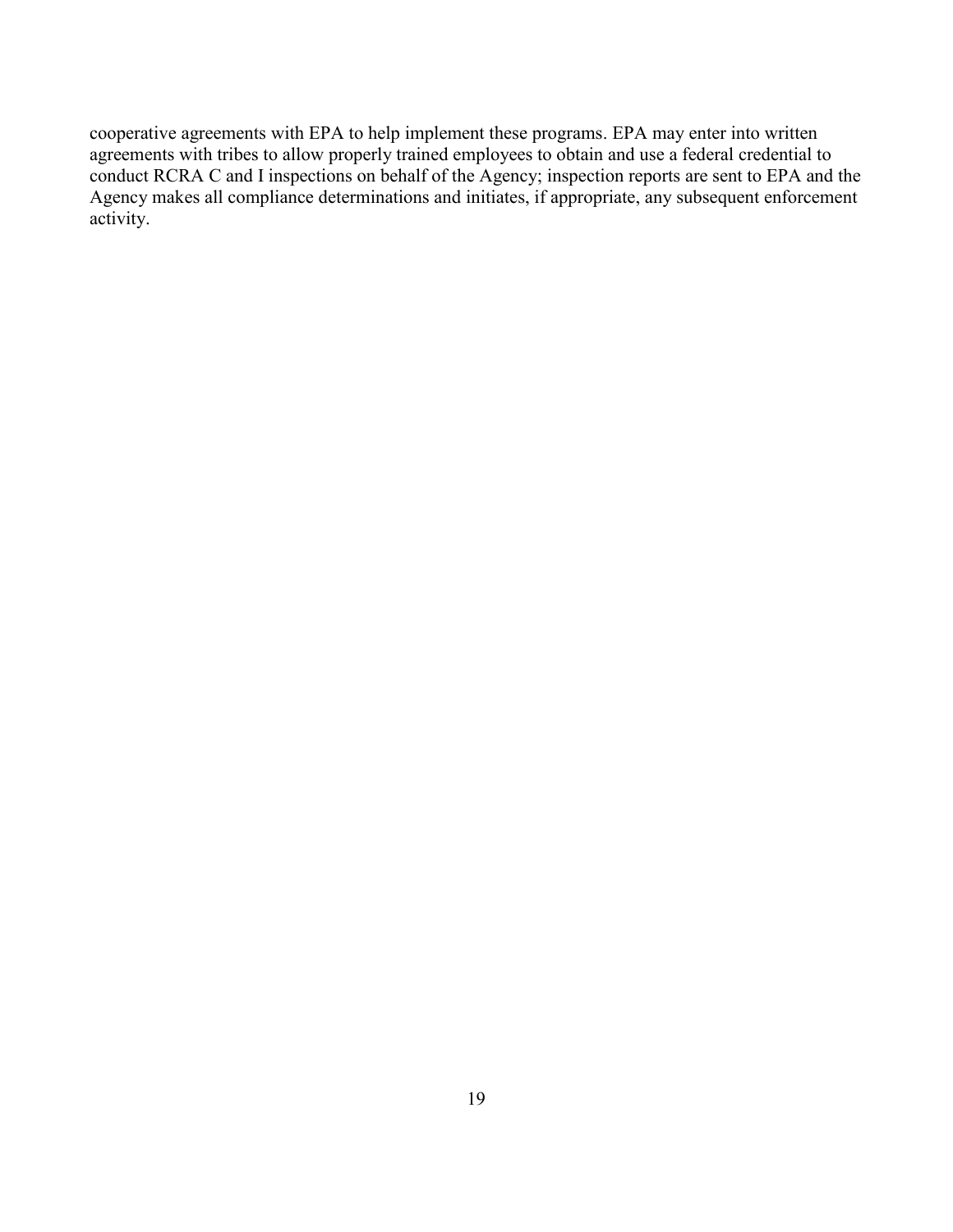## **Safe Drinking Water Act**

The Safe Drinking Water Act (SDWA) protects public health by regulating the nation's public drinking water supply and drinking water sources. Under the SDWA, EPA sets nationally-applicable federal standards for drinking water quality, oversees public water system  $(PWS)^{14}$  drinking water providers, and works collaboratively with tribes, states, and PWS providers to ensure drinking water is

safe and surface and underground sources of drinking water are protected.

The following are the key provisions of SDWA for which EPA has direct implementation responsibilities:

> **EPA Direct Implementation Responsibility** Section 1401 Public Water System Supervision Program Section 1421 Underground Injection Control Program

#### **Implementation of the Safe Drinking Water Act**

 $\overline{a}$ 

**Public Water System Supervision** Under SDWA Section 1412, EPA promulgates the National Primary Drinking Water Regulations (NPDWRs) that are the basis of the Public Water System Supervision (PWSS) program. NPDWRs are legally enforceable standards that apply to all public drinking water systems throughout the country (regardless of ownership, agency with enforcement authority, or geographical location), and protect public health by limiting the levels of contaminants in drinking water. Under SDWA Section 1413, EPA has primary enforcement authority (known as primacy) to directly implement the PWSS program in Indian country in the absence of an EPAapproved program. As the primacy agency, EPA acts to:

- **Provide Training and Technical Assistance for Capacity Development of Water Systems**  EPA provides compliance guidance and other tools to help the owners and operators of PWSs meet environmental regulatory requirements. In addition, EPA implements the National Tribal Drinking Water Operator Certification program to train and certify staff operating tribally owned and operated PWSs. In conjunction with the Tribal PWSS program, EPA implements the Drinking Water Infrastructure Grant Tribal Set-Aside Program (DWIG-TSA), which provides financial support for infrastructure projects to help PWSs comply with the NPDWRs.
- **Compliance Assurance and Enforcement** EPA provides compliance assistance to help tribes meet the federal standards, including conducting on-site visits by qualified experts, maintaining drinking water compliance data (such as water samples collected by PWSs), and analyzing the data to determine tribal PWS compliance.<sup>15</sup> As the primary enforcement authority

<sup>&</sup>lt;sup>14</sup> Public water systems are defined as public systems that regularly serve (at least 60 days a year) at least 15 service connections or 25 persons. The SDWA does not regulate private wells that serve fewer than 25 individuals.

<sup>&</sup>lt;sup>15</sup> EPA stores drinking water compliance information in the Safe Drinking Water Information System (SDWIS) for the approximately 1,000 PWSs that EPA oversees on Indian lands.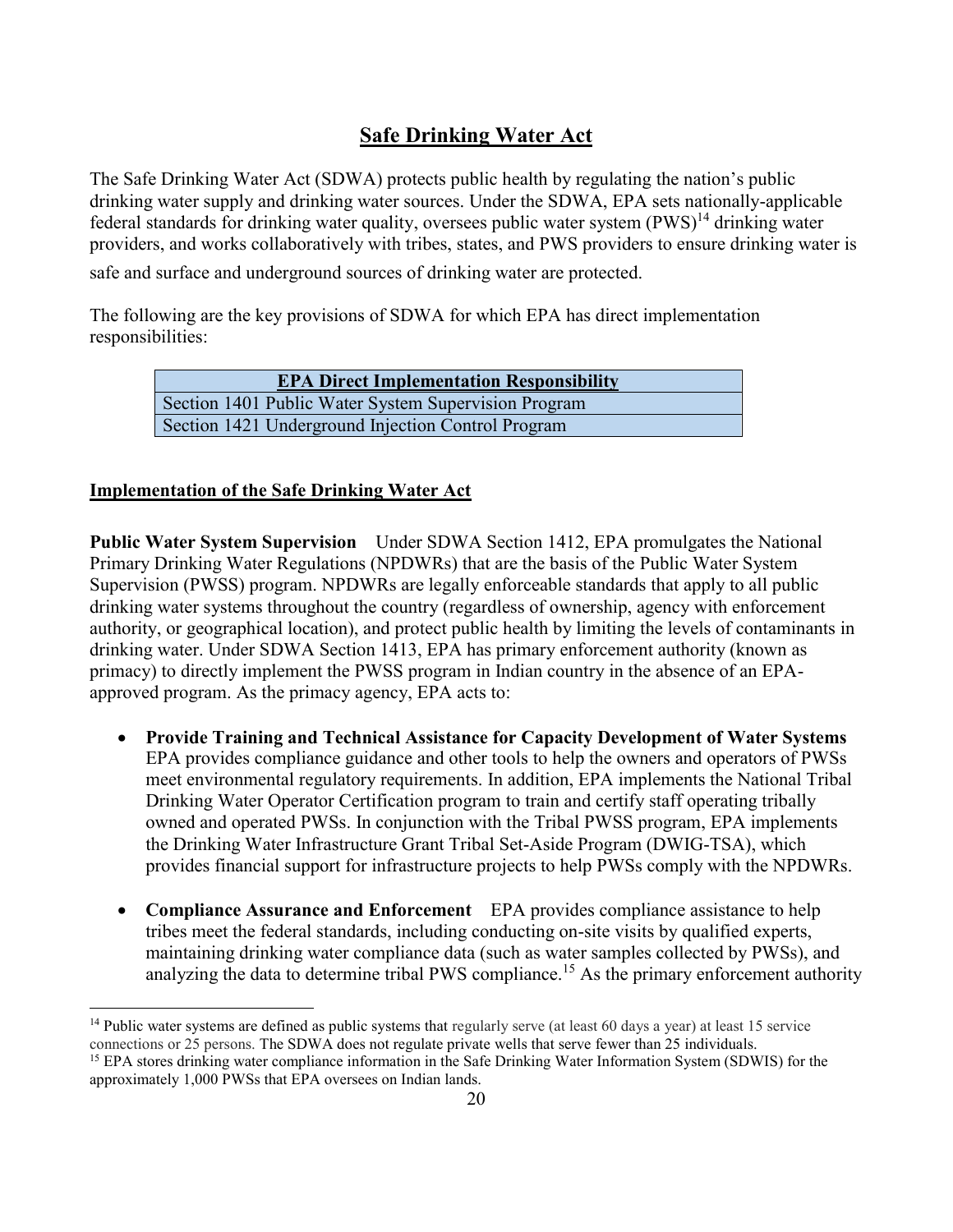for most public water systems in Indian country, EPA is responsible for taking enforcement actions against those systems that do not comply with federal drinking water regulations.

 **Conduct Sanitary Surveys and Source Water Assessments for Public Water Systems**  Sanitary surveys are required on-site reviews of a PWS's source, facilities, equipment, operation and maintenance, and administration. Sanitary surveys are compliance assistance visits that can reveal deficiencies and technical needs, assess a system's capacity and structural integrity, and identify actions that must be taken to lower the risk of contamination and waterborne disease. EPA regulations require sanitary surveys for all PWSs. Where EPA is the primary enforcement authority, the Agency is responsible for performing sanitary surveys for PWSs. Source water assessments are another integral part in ensuring that a water system is providing safe drinking water to the community. These assessments analyze existing and potential threats to the quality of PWS drinking water sources, and identify protective measures to address them. EPA Regions may perform a source water assessment or help establish Source Water Assessment Programs (SWAPs) for a tribal PWS.

**Underground Injection Control Program** SDWA Section 1423 gives EPA primacy and responsibility to implement the Underground Injection Control (UIC) provisions of the SDWA in Indian country in the absence of an EPA-approved program. Underground injection is the technology of placing fluids underground through wells or similar conveyance systems for storage or disposal. The UIC program regulates the construction, operation, permitting and closure of injection wells. It is designed to ensure that underground injection wells do not endanger any current and future underground sources of drinking water (USDWs). The program does this by requiring all injection wells to be either authorized by permit or rule, setting requirements for injection wells, and enforcing program requirements.

As the agency with primacy for the UIC program in most of Indian country, EPA acts to:

- **Implement Permitting Programs for Underground Injection Control Wells** EPA reviews and issues injection permits, issues rules and guidance on well construction and operation, inspects for compliance with permit conditions on-site at UIC facilities, and provides technical assistance to injection well operators. EPA maintains compliance data systems and inventories of wells.
- **Compliance Assurance and Enforcement** EPA is generally responsible for reviewing reports and initiating enforcement/compliance assistance activities. EPA's compliance assurance actions include inspecting and testing injection wells, notifying injection well operators of violations, issuing administrative orders, and assisting the Department of Justice in civil and criminal enforcement activities.

**Opportunities for Tribal Participation** Tribes may apply to EPA for TAS approval to administer the following programs of the SDWA:

**Public Water Supervision System** Under SDWA Section 1451 and applicable regulations,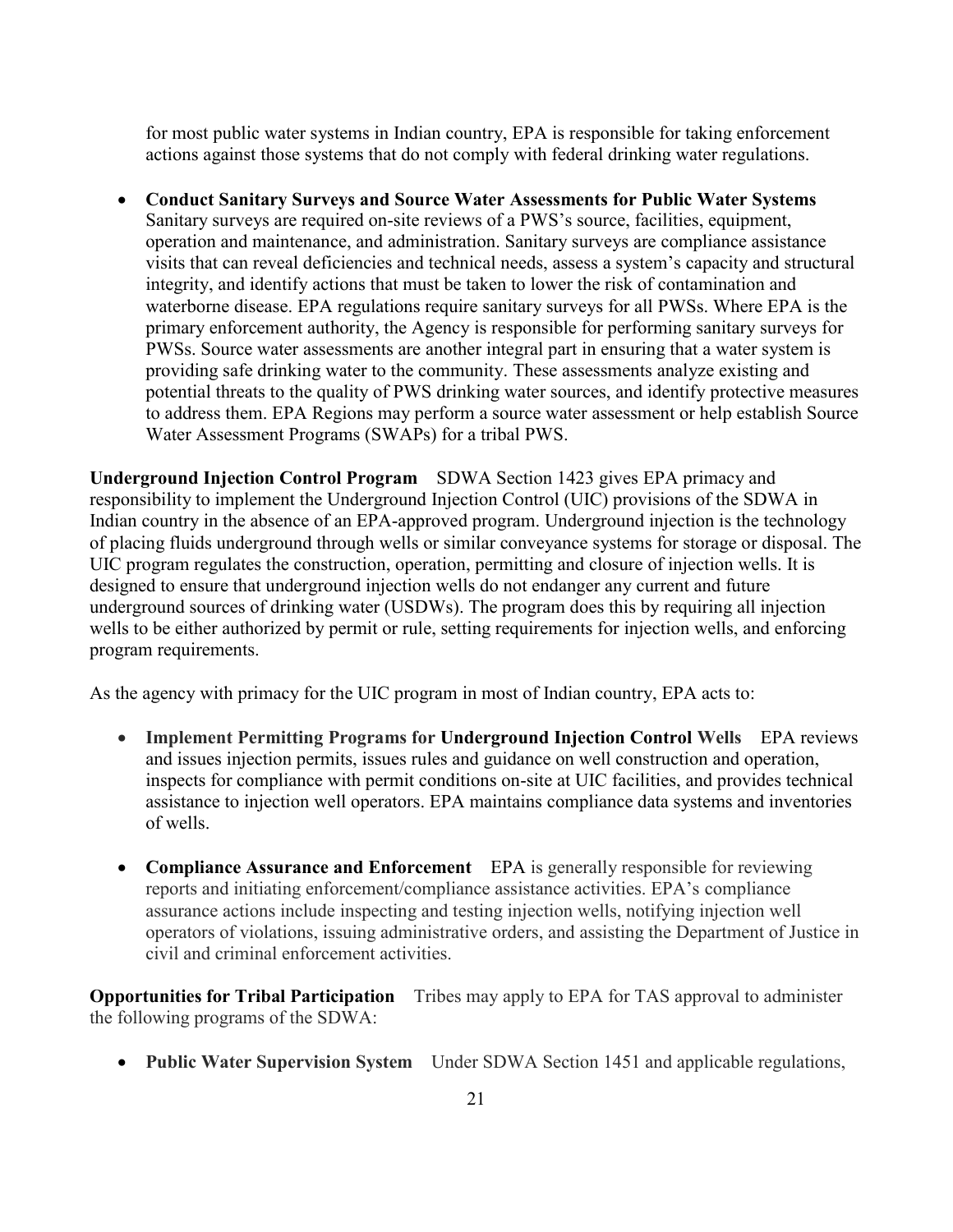an eligible tribe may seek TAS for primary enforcement authority for the PWSS program. As of February 2016, the only tribe with primacy for the drinking water PWSS program is the Navajo Nation. Where a tribe has primacy, EPA is still responsible for developing national drinking water regulations, overseeing the approved tribal primacy program, providing enforcement oversight, and implementing programs for tribes without primacy. EPA provides financial assistance to tribes with primacy to carry out their PWSS program. EPA also allocates PWSS funding among EPA regions for direct implementation activities based on SDWA criteria, with a focus on addressing the highest risks in order to achieve the maximum level of public health protection. EPA can also use Direct Implementation Tribal Cooperative Agreements (DITCAs) for tribal PWSS programs to build capacity. Either through a DITCA or other written agreement, EPA may allow properly trained employees to obtain and use a federal credential to conduct SDWA inspections on behalf of the Agency; inspection reports are sent to EPA, and the Agency makes all compliance determinations and initiates, if appropriate, any subsequent enforcement activity.

 **Underground Injection Control Program** Under SDWA Sections 1451, 1422(e), and 1425, and applicable regulations, an eligible tribe may seek TAS approval for primary enforcement authority for the UIC permitting program. As of February 2016, two tribes have primacy for the UIC program: the Navajo Nation and the Assiniboine and Sioux Tribes of the Fort Peck Indian Reservation. EPA provides financial assistance to tribes with primacy to carry out their UIC Program. EPA also allocates UIC funding among EPA regions for direct implementation activities based on SDWA criteria, with a focus on addressing the highest risks in order to achieve the maximum level of public health protection. EPA can also use DITCAs for tribal UIC programs to build capacity. Either through a DITCA or other written agreement, EPA may allow properly trained employees to obtain and use a federal credential to conduct SDWA inspections on behalf of the Agency; inspection reports are sent to EPA, and the Agency makes all compliance determinations and initiates, if appropriate, any subsequent enforcement activity.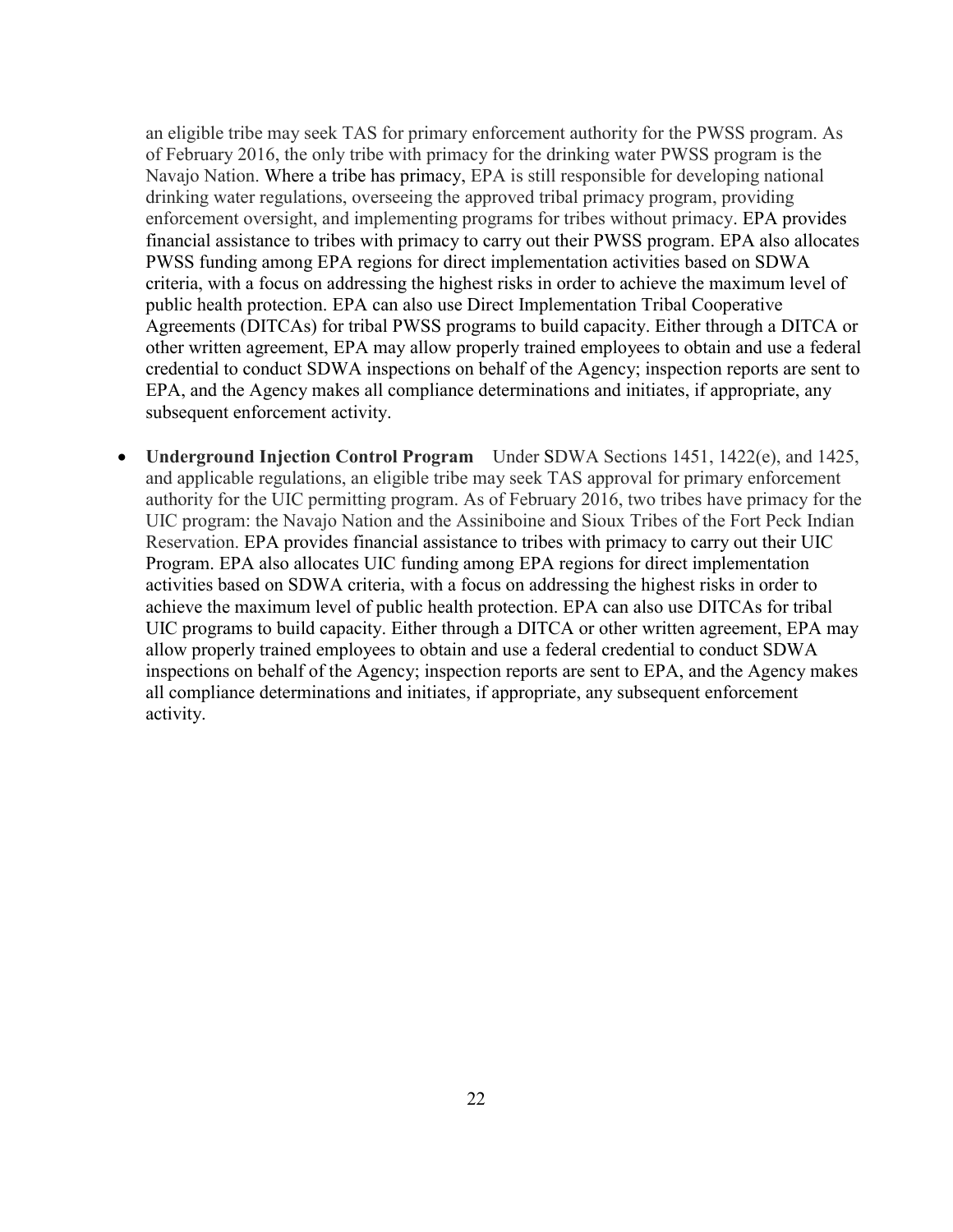## **Toxic Substances Control Act**

The Toxic Substances Control Act (TSCA) provides EPA with authority to collect or require the development of data to assess the hazards, exposures, and risks of new and existing chemical substances or mixtures and, where necessary, to regulate the manufacture, importation, processing, distribution in commerce, use, or disposal of chemical substances and mixtures that present unreasonable risks to human health or the environment.

TSCA provides EPA with authority to require reporting, record-keeping and test requirements, and restrictions relating to chemical substances and/or mixtures. TSCA addresses the production, importation, use and disposal of specific chemicals including polychlorinated biphenyls (PCBs), asbestos, radon and lead-based paint. Certain substances are generally excluded from TSCA, including, among others, food, drugs, cosmetics and pesticides.

The following are a few of the key provisions of TSCA for which EPA has direct implementation responsibilities:

| <b>EPA Direct Implementation Responsibility</b>                       |
|-----------------------------------------------------------------------|
| Section 4 Testing                                                     |
| Section 5 Reviewing New Chemicals and New Uses                        |
| Section 6(a) Regulation of Hazardous Chemical Substances and Mixtures |
| Section 6(e) Polychlorinated Biphenyls (PCBs)                         |
| Section 8 Recordkeeping and Reporting                                 |
| Section 203 Asbestos Hazardous Emergency Response Act (AHERA)         |
| Section 303-305(a) Indoor Radon Abatement                             |
| Section 402 Lead Exposure Reduction                                   |

#### **Implementation of the Toxic Substances Control Act**

**Testing** TSCA Section 4 gives EPA authority to require manufacturers, importers, and processors of chemicals to test them for health and environmental effects. EPA uses this authority when it can make certain findings about the substance involved, including: (1) there is insufficient data available to determine the effects of the substance on health and/or the environment; (2) testing is necessary to provide such data; and (3) (a) the chemical may present an unreasonable risk of injury to health or the environment and/or (b) the chemical is or will be produced in substantial quantities and it enters or may be anticipated to enter the environment in substantial quantities, or there may be significant or substantial human exposure to the substance.

**Reviewing New Chemicals and New Uses** In order to address potential health and environmental considerations before a chemical is commercially manufactured, TSCA Section 5 requires manufacturers (including importers) to give EPA a 90-day advance notice of their intent to manufacture or import a new chemical. Chemicals not listed on the TSCA Inventory of Chemical Substances are considered "new" for purposes of this premanufacture (PMN) notice requirement. In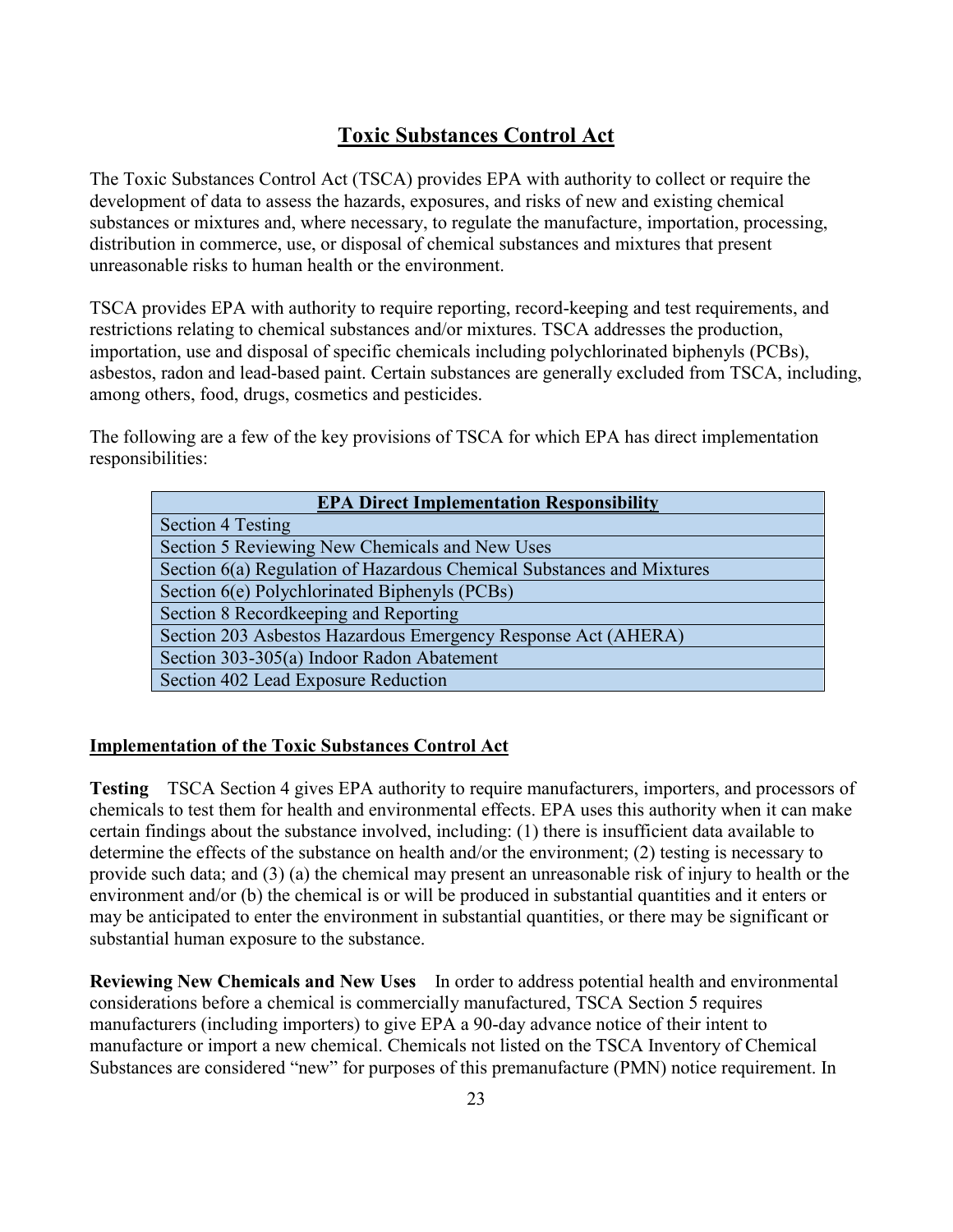addition to reviewing new chemicals, EPA may designate a specific use of an existing chemical as a "significant new use" through a significant new use rule (SNUR). If EPA determines that the PMN or SNUR notice contains insufficient information to evaluate potential risk, the Agency may prohibit the manufacture or importation of the chemical until adequate data are developed. If EPA determines that the notice contains sufficient data and that the new chemical or use presents or will present an unreasonable risk of injury to health or the environment, the Agency can take a variety of actions to protect against that risk, including prohibiting the manufacturing, processing, or distribution in commerce of that chemical.

**Regulation of Hazardous Chemical Substances and Mixtures** Under TSCA Section 6(a), EPA has authority to regulate the manufacture, distribution, use, and/or disposal of a chemical substance if there is a reasonable basis to conclude that regulation will prevent unreasonable risk of injury to health or environment. Section 6(a) includes a menu of possible regulatory options, ranging from a total ban of a chemical substance to requiring notices and warnings. TSCA requires that the Administrator find that a substance presents or will present an unreasonable risk and that the Agency impose the least burdensome regulatory measure that provides adequate protection.

**Polychlorinated Biphenyls** Under TSCA Section 6(e), EPA has a responsibility to promulgate rules (see 40 CFR Part 761) for the marking, storage, use, and disposal of PCBs. No person may manufacture, process, or distribute in commerce, or use any PCBs in any manner other than a totally enclosed manner, except as provided for in TSCA Section 6(e)(2)(B). EPA also has a responsibility to issue regulations for the proper disposal of PCB material and to promulgate regulations regarding the remediation of PCBs that are improperly disposed of or spilled. EPA may conduct inspections and take enforcement to ensure compliance with regulations governing bans on the manufacture, processing, and distribution in commerce of specified PCBs, as well as requirements for proper use, storage, cleanup, disposal, recordkeeping, and labeling of PCBs.

**Recordkeeping and Reporting** Under TSCA Section 8(b), EPA has the authority to compile an initial inventory of existing chemical substances and to supplement the inventory with additional information. TSCA Sections 8(a),(c)-(e) provide various means to EPA to acquire information on the manufacture, use, release, or distribution of chemical substances and information concerning substantial risks to health or the environment associated with such chemicals.

**Asbestos Hazardous Emergency Response Act** TSCA Title II: Asbestos Hazard Emergency Response Act (AHERA) requires EPA to promulgate regulations requiring local educational agencies to inspect their school buildings for asbestos-containing building materials, prepare asbestos management plans and perform asbestos response actions to prevent or reduce asbestos hazards.

Under TSCA Section 203, EPA is responsible for issuing regulations requiring that: (1) schools are inspected for asbestos-containing building materials; (2) schools have developed asbestos management plans; and (3) appropriate asbestos response actions are carried out in K-12 schools. EPA oversees compliance with AHERA via compliance assurance and appropriate enforcement action.

Under EPA's asbestos in schools regulations, 40 CFR Part 763, EPA approves programs providing accreditation and training for all person who inspect and who design and conduct response actions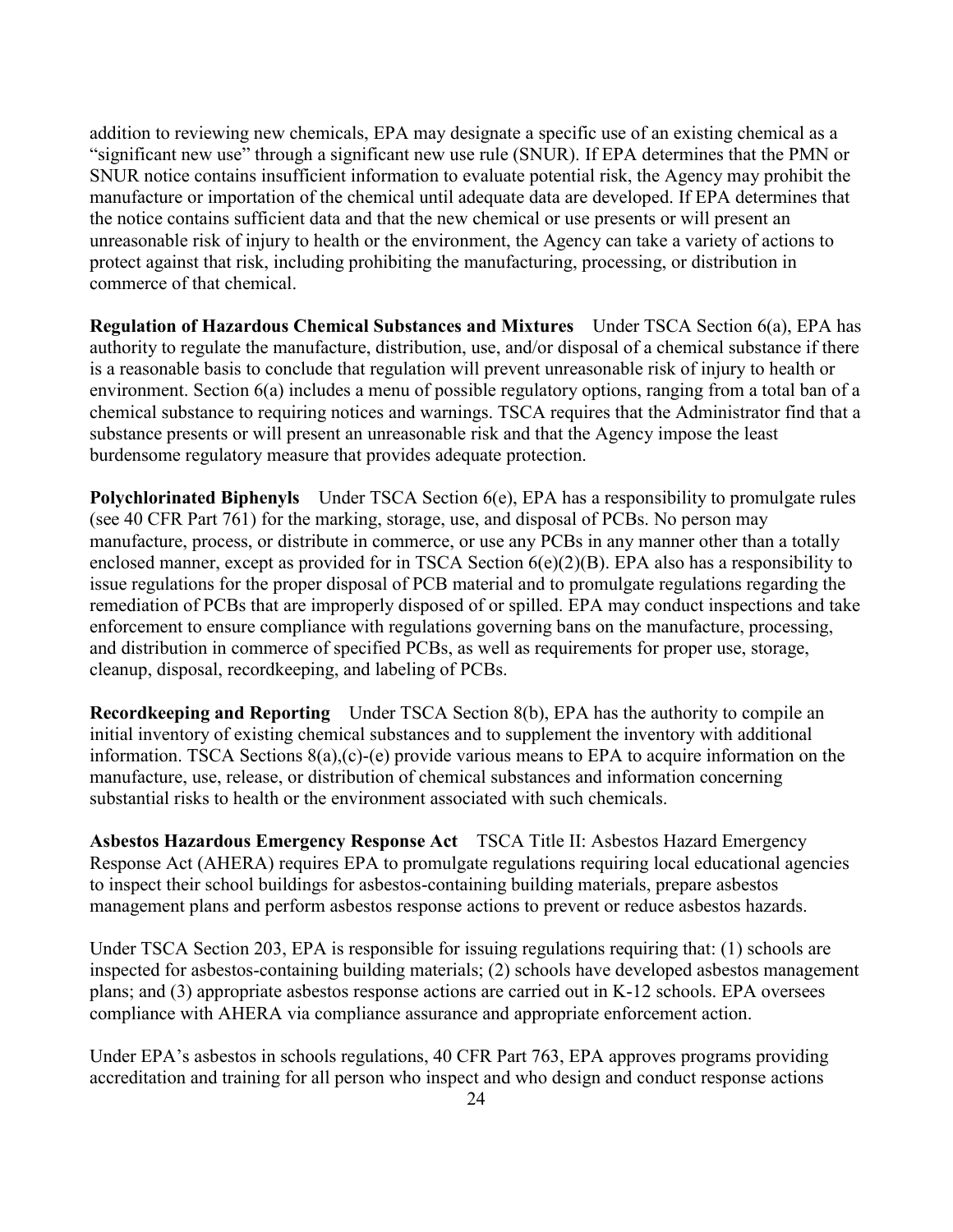regarding asbestos-containing building materials in schools. Training and accreditation can be obtained through multiple sources: EPA-approved tribal accreditation program, EPA-approved state accreditation program, and EPA-approved accreditation program administered by private companies. EPA conducts inspections and enforces AHERA and its implementing regulations.

**Indoor Radon Abatement** Under TSCA Sections 303, 304, and 305(a), EPA is directed to publish an updated version of its document *A Citizen's Guide to Radon*. EPA is also responsible for developing model construction standards and techniques for controlling radon levels in new buildings. EPA develops and implements activities to assist state, tribal and local radon programs, including establishing a radon information clearing house, designing and implementing training seminars for state, tribal and local officials, and developing and demonstrating radon measurement and mitigation techniques.

**Lead Exposure Reduction** Under TSCA Title IV, EPA has multiple direct implementation responsibilities in Indian country associated with the dangers posed by lead-based paint. Under TSCA Sections  $402(a)-(c)$ , EPA has the responsibility to issue and enforce regulations to ensure that individuals and firms conducting lead-based paint activities (inspections, risk assessments and abatement), as well as renovation and remodeling, in Indian country have the required training and certification and follow work practice standards for performing such activities. Under TSCA Section 406(b), EPA has the responsibility to issue and enforce regulations to ensure that compensated renovators distribute information on lead-based paint and lead-based paint hazards to owners and occupants of most pre-1978 residential housing before beginning renovations. In addition, under Section 1018 of the Residential Lead-Based Paint Hazard Reduction Act of 1992, (42 U.S.C. Section 4851), EPA and HUD issue regulations requiring the disclosure of known information on lead-based paint and/or lead-based paint hazards by persons selling or leasing housing constructed before 1978 and enforce this requirement under TSCA.

**Opportunities for Tribal Participation** Tribes, if authorized by EPA, may directly implement TSCA Title II (Asbestos Hazardous Emergency Response) and TSCA Title IV (Lead Exposure Reduction). EPA may enter into a written agreement with tribes to allow properly trained employees to obtain and use a federal credential to conduct inspections on behalf of the Agency; inspection reports are sent to EPA and the Agency makes all compliance determinations and initiates, if appropriate, any subsequent enforcement activity.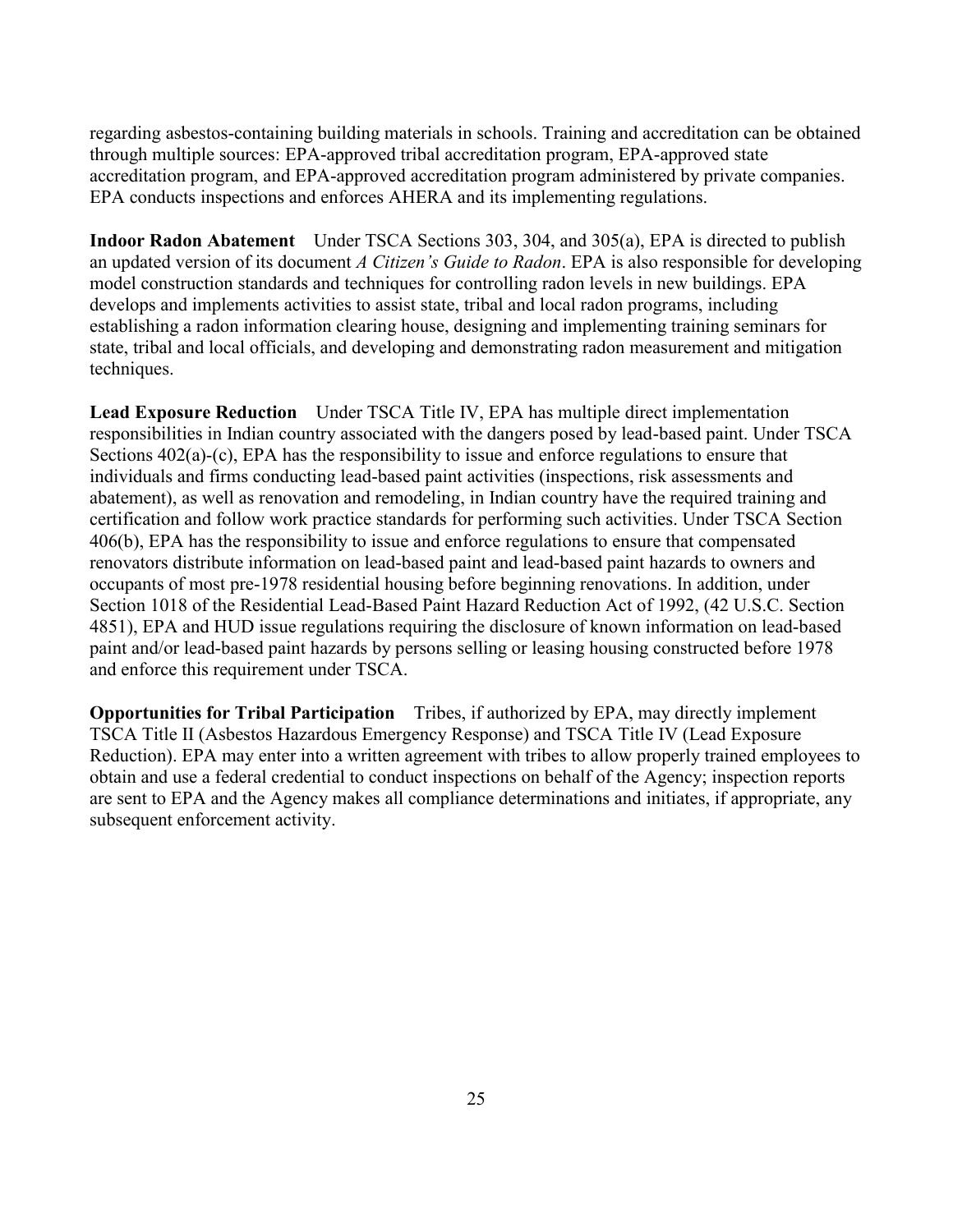## **Emergency Response**

The Comprehensive Environmental Response, Compensation, and Liability Act (CERCLA), the Emergency Planning and Community Right-to-Know Act (EPCRA), the Oil Pollution Act of 1990 (OPA), the Clean Water Act (CWA), and the Clean Air Act (CAA) each contain provisions designed to prevent, prepare for and respond to releases of oil and hazardous substances. Under each statute, EPA implements the emergency prevention, preparedness, and response activity. EPA works with tribes to increase compliance at regulated facilities, improve local emergency response plans and increase chemical and oil spill prevention awareness and preparedness for response.

The following are several of the key emergency response direct implementation responsibilities of EPA under the various environmental statutes:

| <b>EPA Direct Implementation Responsibility</b> |
|-------------------------------------------------|
| <b>CERCLA Emergency Response</b>                |
| <b>EPCRA Emergency Planning</b>                 |
| <b>EPCRA Facility Reporting</b>                 |
| <b>EPCRA Toxics Release Inventory</b>           |
| <b>OPA</b> Area Contingency Planning            |
| <b>CWA Compliance Assurance and Enforcement</b> |
| CWA Oil Spill Response                          |
| <b>CAA Risk Management Plan Oversight</b>       |

#### **Implementation of the Comprehensive Environmental Response, Compensation, and Liability Act**

**Emergency Response** As stated in the CERCLA section above, EPA may coordinate an immediate response to clean-up and/or contain hazardous substances releases. In most cases the tribe, county, or state is the first responder. EPA may participate in the response if a state or tribe requests assistance, although a request is not required to exercise this authority. EPA may take command of a response should the responsible party, state or tribe lack the ability and resources to carry out the appropriate response.

#### **Implementation of the Emergency Planning and Community Right-to-Know Act**

**Emergency Planning** Emergency Planning and Community Right-to-Know Act (EPCRA) Sections 301-303 require local governments to prepare chemical emergency response plans and to review plans at least annually. Tribes are the implementing authority in Indian country. Tribes can establish Tribal Emergency Response Commissions (TERCS) and appoint Tribal Emergency Planning Committees (TEPCs), allowing for the development of an emergency planning and implementation structure attuned to community needs. A tribe may choose to sign a cooperative agreement authorizing the state to conduct emergency planning in Indian country. If a TERC is not established and a tribe does not enter into a cooperative agreement with the state, the tribal executive branch operates as the TERC and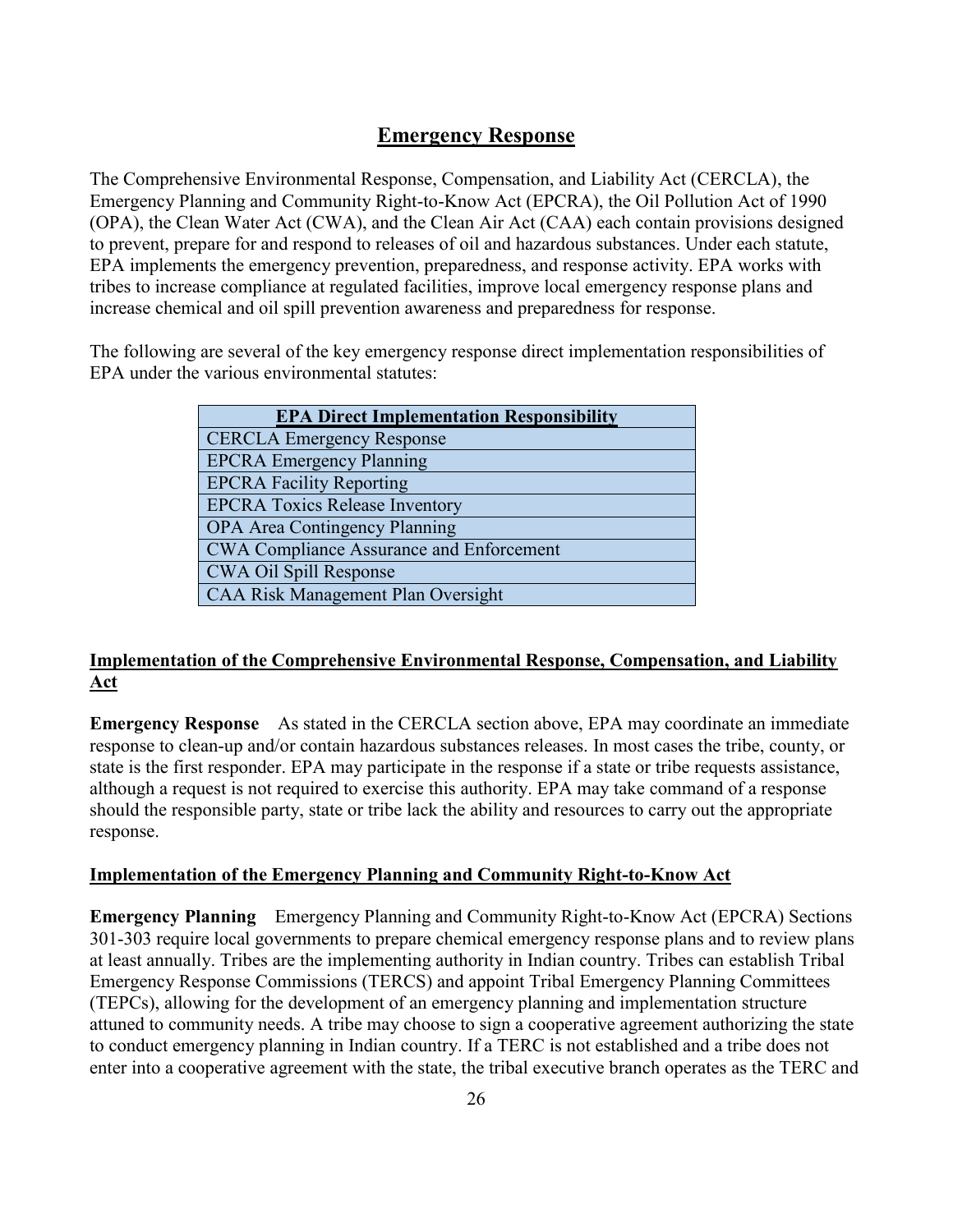is responsible for the planning committee's function.

**Facility Reporting** EPA may take an enforcement action against a facility for failure to notify or submit reports required under EPCRA. EPCRA Section 312 requires certain facilities to report certain chemicals held on-site, via either a Tier I or Tier II inventory from, and notify TERCs and the local fire departments of chemical releases (40 CFR Parts 355, 370). Tier I inventory forms provide local officials and the public with information on the general hazard types and locations of hazardous chemicals present at regulated facility during the previous calendar year. Tier II inventory forms contain similar information as Tier I, but also provide specific information about each listed hazardous chemical.

**Toxics Release Inventory** EPA conducts inspections and issues enforcement actions to ensure compliance with EPCRA Section 313 (the Toxics Release Inventory (TRI) program). The TRI program tracks the management and release of certain toxic chemicals that may pose a threat to human health and the environment. Section 313 requires an owner or operator of a facility to submit a TRI report if a business meets three criteria in a calendar year: (1) the facility is in a covered industry; (2) the facility has 10 or more full-time employees; and (3) the facility has manufactured, processed, or otherwise used a toxic chemical in excess of the threshold quantity. Such a facility must report to EPA and the appropriate state or tribal official on environmental releases to air, land, and water, off-site transfers, and other information, including certain information required by the Pollution Prevention Act. Such reports must be filed by July 1st for the preceding calendar year.

#### **Implementation of the Oil Pollution Act of 1990**

**Area Contingency Planning** Under the OPA and the National Contingency Plan, EPA is the designated lead agency for environmental emergencies for inland areas. EPA also has a role in the coastal zone, particularly regarding oil spill counter-measure concurrence and approvals. In planning for environmental emergencies, EPA will chair an Area Committee (AC), comprised of members from qualified personnel of federal, state, tribal, and local agencies.

#### **Implementation of the Clean Water Act**

**Compliance Assurance and Enforcement** Under CWA Section 311, EPA is responsible for verifying that applicable oil storage facilities prepare a Spill Prevention, Control and Countermeasures (SPCC) plan and, if required, a Facility Response Plan (FRP). EPA has the authority to inspect SPCC and FRP facilities, verify that the SPCC plans are adequate and contain the necessary components, and has the responsibility to verify that FRPs are adequate and contain the necessary components, including consistency with relevant Area Contingency Plans (ACPs). EPA conducts inspections and may take appropriate civil and criminal enforcement action. EPA may enter into written agreements with tribes to allow properly trained employees to obtain and use a federal credential to conduct inspections on behalf of the Agency; inspection reports are sent to EPA and the Agency makes all compliance determinations and initiates, if appropriate, any subsequent enforcement activity.

**Oil Spill Response** Under CWA Section 311, EPA or the Coast Guard is required to ensure effective and immediate removal of a discharge, and mitigation or prevention of a substantial threat of a